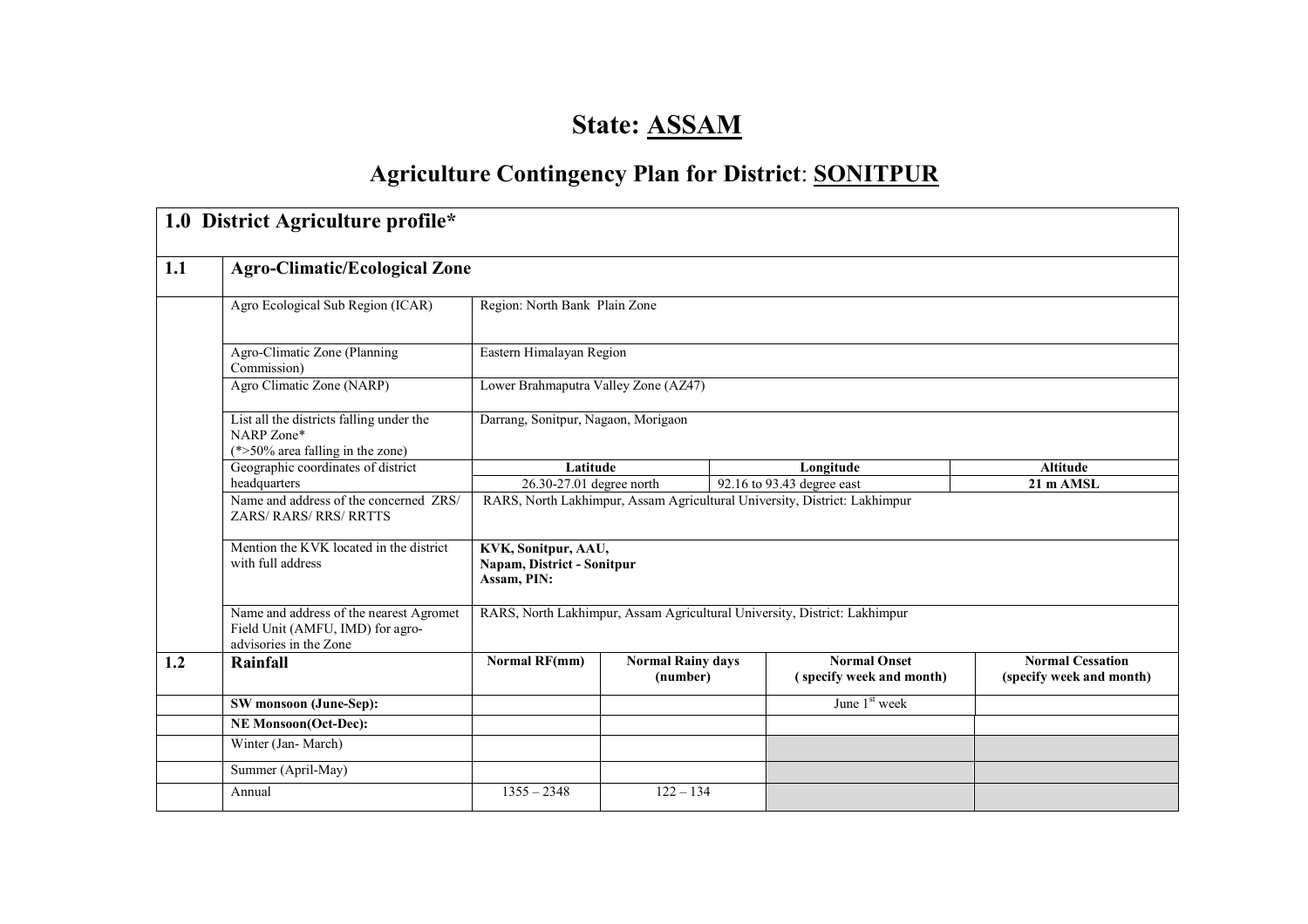| 1.3 | <b>Land</b> use<br>pattern of the<br>district (latest<br>statistics) | Geographical<br>Area<br>$(900)$ ha) | <b>Cultivable</b><br>area<br>('000 ha) | Forest<br>area<br>$^{\circ}000$<br>ha) | Land under<br>non-<br>agricultural<br>use $('000 ha)$ | Permanent<br><b>Pastures</b><br>$(900)$ ha) | Cultivable<br>wasteland<br>$(900)$ ha) | Land<br>under<br>Misc. tree<br>crops and<br>groves<br>''000 ha) | <b>Barren</b> and<br>uncultivable<br>land<br>$(900)$ ha) | Current<br><b>Fallows</b><br>$(900)$ ha) | Other<br>fallows<br>$(900)$ ha) | Land put or<br>non<br>agricultural<br>use |
|-----|----------------------------------------------------------------------|-------------------------------------|----------------------------------------|----------------------------------------|-------------------------------------------------------|---------------------------------------------|----------------------------------------|-----------------------------------------------------------------|----------------------------------------------------------|------------------------------------------|---------------------------------|-------------------------------------------|
|     | Area<br>('000 ha)                                                    | 532.4                               | 165.13                                 | 154.00                                 | 165.04                                                | 10.64                                       | 21.29                                  | 5.32                                                            |                                                          |                                          |                                 |                                           |

| 1.4 | Major soil series identified by NBSS and LUP, Jorhat centre in Sonitpur District (Source NBSS Publ. 101)                                                                                                                                                     | Area ('000 ha) | Parentage of<br>Total |
|-----|--------------------------------------------------------------------------------------------------------------------------------------------------------------------------------------------------------------------------------------------------------------|----------------|-----------------------|
|     | Balipara series (Order: Inceptisols)                                                                                                                                                                                                                         | 14.274         | 8.3                   |
|     | Light Yellowish Brown (10 YR 6/4 M) in colour, Soils are very deep with clay loam texture, moderate to medium sub-angular blocky<br>structure. Moderately suitable for rice, rapeseed, tomato, beans, pea and cowpea. Suitable for cabbage, potato and wheat |                |                       |
|     | Physiographic position: Very gently slopping flood plain                                                                                                                                                                                                     |                |                       |
|     | <b>Classification:</b> Fine loamy, mixed, Hyperthermic family of <i>Dystric Fluventic Eutrudepts</i>                                                                                                                                                         |                |                       |
| 2   | Bharali series (Inceptisols)                                                                                                                                                                                                                                 | 28.514         | 16.67                 |
|     | Grey (10YR 5/1 M) in colour, Soils are very deep with clay loam texture, moderate to medium sub-angular blocky structure. Suitable for<br>rice, cabbage, potato and wheat. Moderately suitable for rapessed, tomato, beans, pea and cowpea                   |                |                       |
|     | Physiographic position: Very gently slopping alluvial lowland.                                                                                                                                                                                               |                |                       |
|     | Classification: Fine loamy, mixed hyperthermic family of Fluvaquentic Endoaquepts                                                                                                                                                                            |                |                       |
| 3   | Tezpur series (Inceptisols)                                                                                                                                                                                                                                  | 36.334         | 21.25                 |
|     | Black (10 YR 2/1 M) in colour, Soils are very deep with clay loam texture, moderate to medium sub-angular blocky structure. Moderately<br>suitable for rice, rapessed, potato and beans. Marginally suitable for cabbage, wheat, tomato pea and cowpea       |                |                       |
|     | Physiographic position: Nearly level to gently slopping lowlands of the flood plain.                                                                                                                                                                         |                |                       |
|     | Classification: Fine loamy, mixed hyperthermic family of <i>Humic Endoaquepts</i> .                                                                                                                                                                          |                |                       |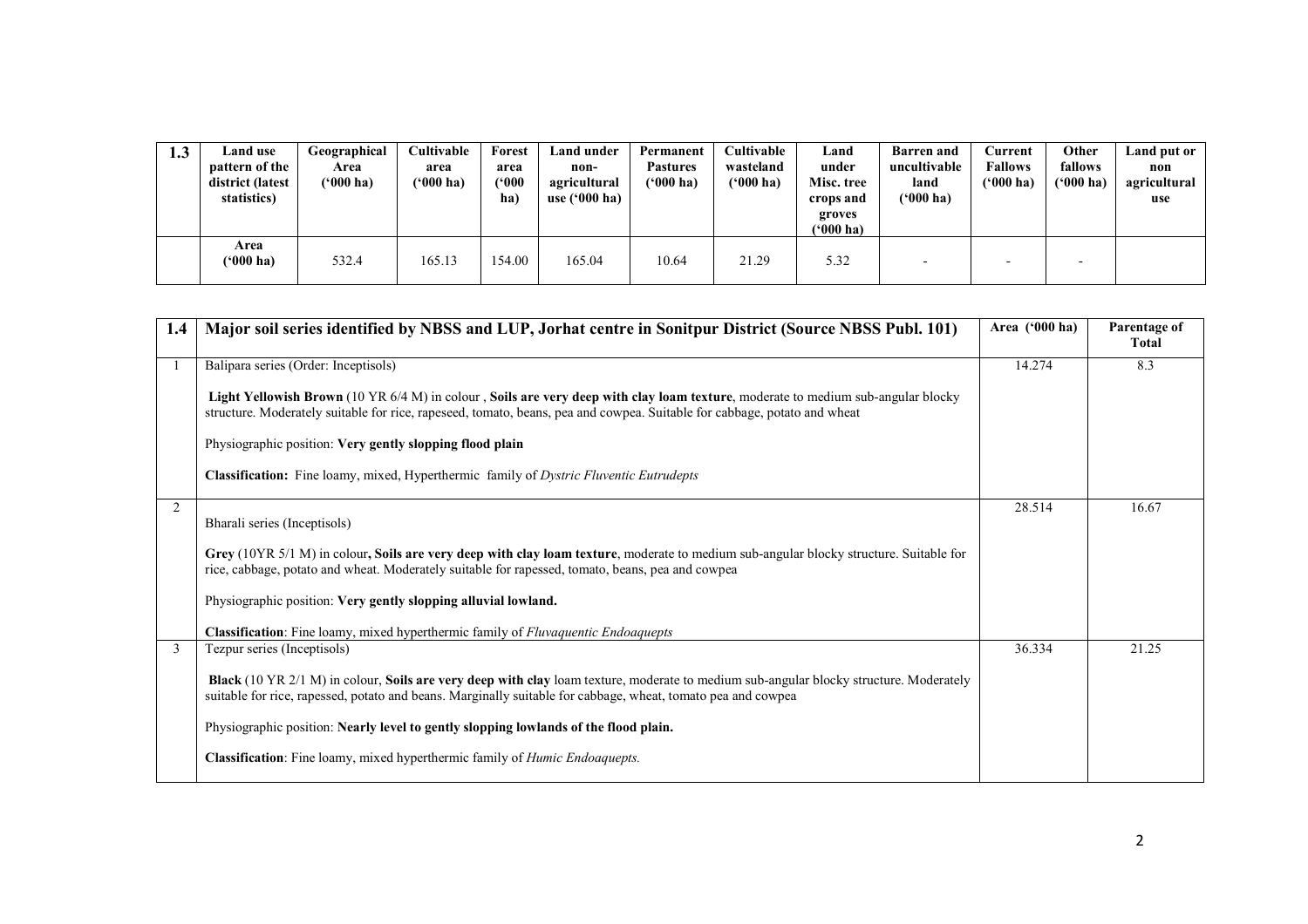|          | Sonitpur series (Entisols)                                                                                                                                                                                                                                                                | 9.527  | 5.57  |
|----------|-------------------------------------------------------------------------------------------------------------------------------------------------------------------------------------------------------------------------------------------------------------------------------------------|--------|-------|
|          | Very dark brown (10 YR 2/2 M) in clour, Sandy loam in texture, Structure is weak medium subangular blocky. Marginally suitable for<br>rice and potato. Not suitable for Mustard, cabbage, tomato, wheat, beans, pea and cowpea.                                                           |        |       |
|          | Physiographic position: Gently slopping recent flood plain.<br><b>Classification :</b> Mixed, hyperthermic Family of <i>Typic Udipsamments</i>                                                                                                                                            |        |       |
|          | Maroa Series (Inceptisols)                                                                                                                                                                                                                                                                | 20.197 | 11.81 |
|          | Grey (10 YR 6/1 M) in clour, silty clay loam in texture, Moderate medium sub angular blocky structure. Soils are very deep. Suitable<br>for potato and beans, moderately suitable for rice, rapessed, tomato, wheat and cowpea, Marginally suitable for cabbage and pea.                  |        |       |
|          | Physiographic position: Very gently slopping alluvial plain                                                                                                                                                                                                                               |        |       |
|          | Classification: Fine loamy, mixed, hyperthermic family of Aeric Endoaquepts.                                                                                                                                                                                                              |        |       |
| $\sigma$ | Goraimara Series (Entisols)                                                                                                                                                                                                                                                               | 62.160 | 36.35 |
|          | Grevish brown $(2.5 Y 5/2 M)$ in colour, sandy clay loam in texture. Moderate to medium subangular blocky in structure.<br>Marginally suitable for rice, wheat, rapeseed, cabbage, tomato, potato, beans, pea and cowpea.<br>Physiographic position: Very gently slopping alluvial plains |        |       |
|          | <b>Classification:</b> Coarse loamy, mixed, hyperthermic <i>Typic Fluvaquents</i>                                                                                                                                                                                                         |        |       |

| 1.5 | Agricultural land use    | Area $(900 \text{ ha})$ | Cropping intensity % |
|-----|--------------------------|-------------------------|----------------------|
|     | Net sown area            | 147.0                   | 185.0                |
|     | Area sown more than once | 93.0                    |                      |
|     | Gross cropped area       | 241.0                   |                      |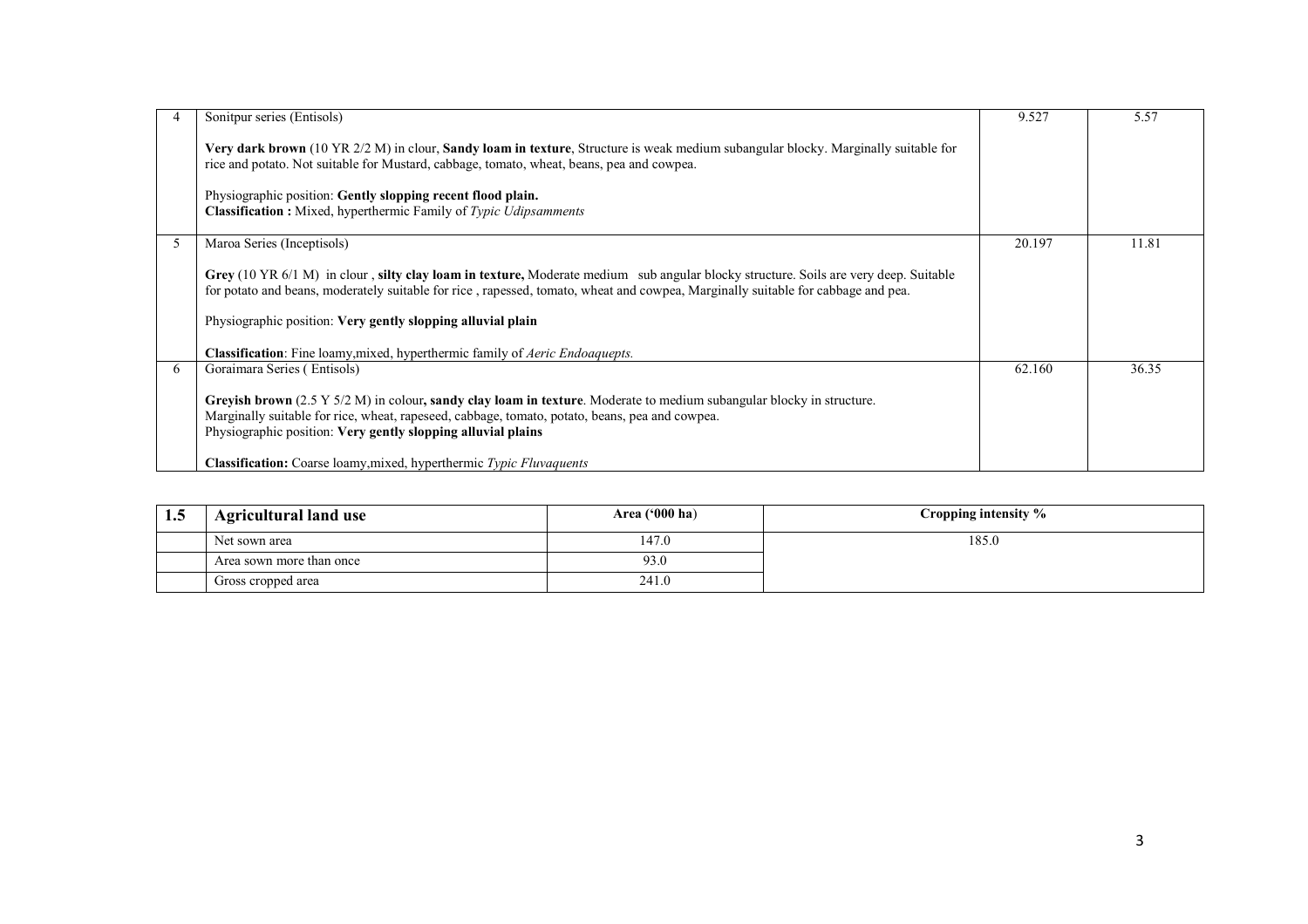| 1.6 | <b>Irrigation</b>                                                                                       | Area ('000 ha)                   |                |                                                                                                   |
|-----|---------------------------------------------------------------------------------------------------------|----------------------------------|----------------|---------------------------------------------------------------------------------------------------|
|     | Net irrigated area                                                                                      | 16.63                            |                |                                                                                                   |
|     | Gross irrigated area                                                                                    | 18.55                            |                |                                                                                                   |
|     | Rainfed area                                                                                            | 146.0                            |                |                                                                                                   |
|     | <b>Sources of Irrigation</b>                                                                            | <b>Number</b>                    | Area ('000 ha) | % of total irrigated area                                                                         |
|     | Canals**                                                                                                |                                  | 6.38           |                                                                                                   |
|     | Tanks **                                                                                                | 5                                | 0.008          |                                                                                                   |
|     | Open wells**                                                                                            |                                  |                |                                                                                                   |
|     | Bore wells**                                                                                            | 8053                             | 16.1           |                                                                                                   |
|     | Lift irrigation schemes**                                                                               | 8                                | 0.028          |                                                                                                   |
|     | Micro-irrigation**                                                                                      |                                  |                |                                                                                                   |
|     | Other sources (please specify)**                                                                        |                                  | 0.47           |                                                                                                   |
|     | Total Irrigated Area                                                                                    |                                  | 16.63          |                                                                                                   |
|     | Pump sets                                                                                               | 756                              |                |                                                                                                   |
|     | No. of Tractors                                                                                         | 1250                             |                |                                                                                                   |
|     | Groundwater availability and use* (Data<br>source: State/Central Ground water<br>Department /Board)**** | No. of blocks/<br><b>Tehsils</b> | $(\%)$ area    | Quality of water (specify the problem<br>such as high levels of arsenic, fluoride,<br>saline etc) |
|     | Over exploited                                                                                          |                                  |                |                                                                                                   |
|     | Critical                                                                                                |                                  |                |                                                                                                   |
|     | Semi-critical                                                                                           |                                  |                |                                                                                                   |
|     | Safe                                                                                                    |                                  |                |                                                                                                   |
|     | Wastewater availability and use                                                                         |                                  |                |                                                                                                   |
|     | Ground water quality                                                                                    |                                  |                |                                                                                                   |

\*\* information not available

# 1.6.1 Season-wise Consumption of Fertilizer in Sonitpur District , 2009-10: (in Tonnes)

|      |     | <b>Kharif</b> |              | Rabi         |     |      |      |  |
|------|-----|---------------|--------------|--------------|-----|------|------|--|
| N    |     |               | <b>Total</b> | <b>Total</b> |     |      |      |  |
| 1087 | 561 | 449           | 2147         | 1789         | 689 | 1197 | 3675 |  |

Source: Statistical Handbook, Assam 2010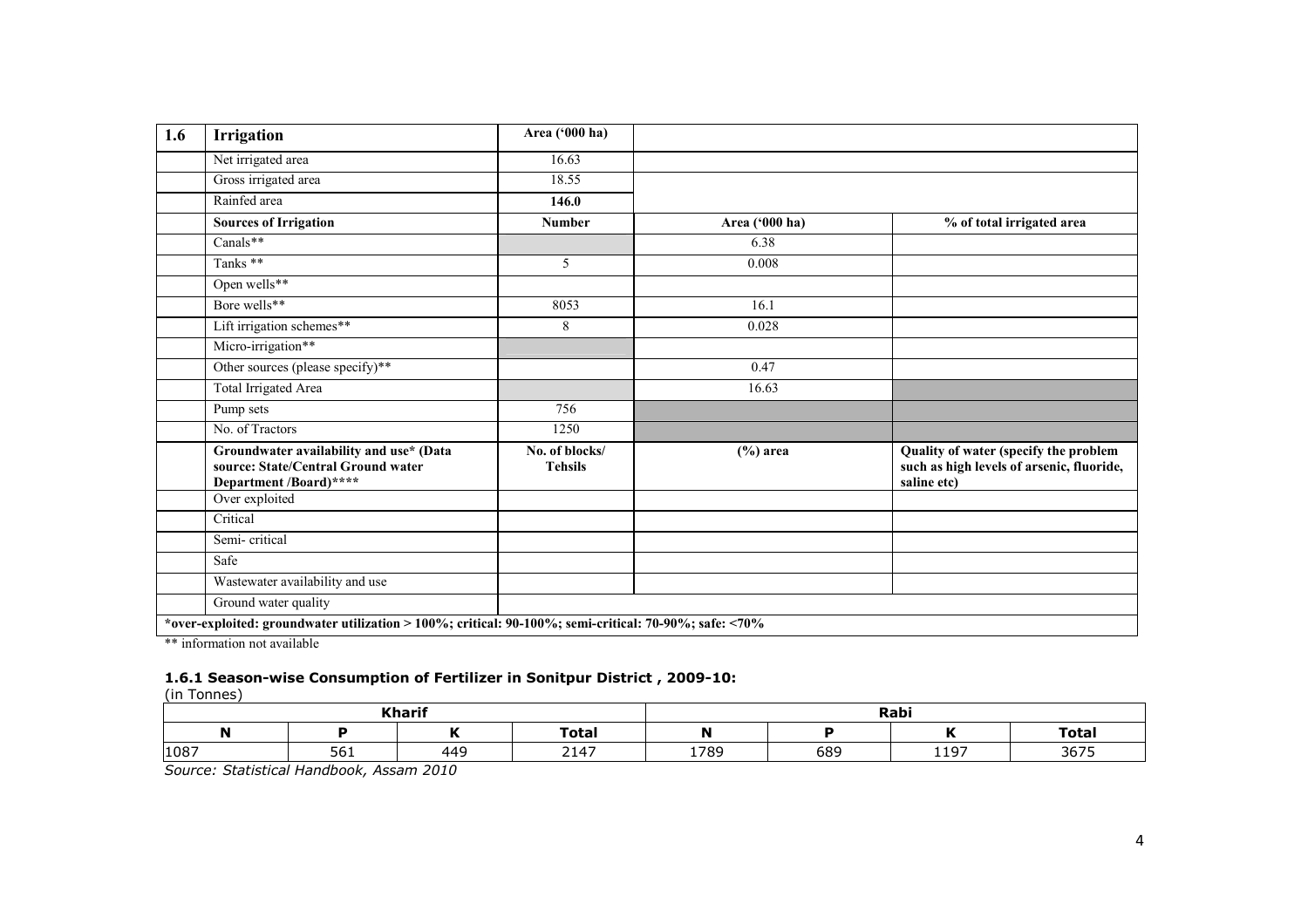| 1.7a             | Major field crops<br>cultivated | Area ('000 ha)           |                   |                          |                          |                          |                          |                          |                    |  |  |  |
|------------------|---------------------------------|--------------------------|-------------------|--------------------------|--------------------------|--------------------------|--------------------------|--------------------------|--------------------|--|--|--|
|                  |                                 |                          | <b>Kharif</b>     |                          |                          | Rabi                     |                          | <b>Summer</b>            | <b>Grand</b> total |  |  |  |
|                  |                                 | <b>Irrigated</b>         | Rainfed           | Total                    | <b>Irrigated</b>         | Rainfed                  | <b>Total</b>             |                          |                    |  |  |  |
|                  | Paddy                           | $\overline{\phantom{a}}$ | 125.15            | 125.15                   | 16.7                     | $\overline{\phantom{a}}$ | 16.7                     | 32.44                    | 174.29             |  |  |  |
|                  | Wheat                           | $\blacksquare$           | $\overline{a}$    | $\blacksquare$           | $\blacksquare$           | 3.99                     | 3.99                     | $\blacksquare$           | 3.99               |  |  |  |
|                  | Maize                           | $\blacksquare$           | 0.67              | 0.67                     | $\mathcal{L}^{\pm}$      |                          | 0.67                     |                          |                    |  |  |  |
|                  | Linseed                         |                          |                   |                          |                          |                          |                          |                          |                    |  |  |  |
|                  | Rapeseed/mustard                |                          |                   |                          |                          | 16.50                    | 16.50                    |                          | 16.50              |  |  |  |
|                  | Black gram                      | $\blacksquare$           | 2.44              | $\overline{\phantom{a}}$ | $\overline{\phantom{a}}$ |                          | 2.44                     | $\overline{\phantom{a}}$ | 2.44               |  |  |  |
|                  | Green gram                      | $\blacksquare$           | 0.54              |                          |                          |                          | 0.54                     | $\mathbf{r}$             | 0.54               |  |  |  |
|                  | Arahar                          | $\overline{\phantom{a}}$ | $\overline{0.40}$ | $\overline{\phantom{a}}$ | $\blacksquare$           | $\blacksquare$           | $\overline{\phantom{a}}$ | $\overline{\phantom{a}}$ | $\overline{0.40}$  |  |  |  |
|                  | Lentil                          | $\blacksquare$           | $\overline{a}$    | $\blacksquare$           |                          | 0.96                     | 0.96                     | $\blacksquare$           | 0.96               |  |  |  |
| 1.7 <sub>b</sub> | Horticulture crops-<br>Fruits   |                          | <b>Total</b>      |                          | <b>Irrigated</b>         |                          |                          |                          | Rainfed ('000 ha)  |  |  |  |
|                  | Pineapple                       |                          | 0.54              |                          |                          | $\overline{a}$           |                          |                          | 0.54               |  |  |  |
|                  | Banana                          |                          | 2.88              |                          |                          | $\sim$                   |                          |                          | 2.88               |  |  |  |
|                  | Lemon                           |                          | $\blacksquare$    |                          |                          | $\blacksquare$           |                          |                          | $\blacksquare$     |  |  |  |
|                  | Orange                          |                          | 0.12              |                          |                          | $\overline{\phantom{a}}$ |                          | 0.12                     |                    |  |  |  |
|                  | Arecanut                        | 4.34                     |                   |                          | $\overline{\phantom{a}}$ |                          |                          | 4.34                     |                    |  |  |  |
|                  | Coconut                         |                          | 1.30              |                          | $\blacksquare$           |                          |                          | 1.30                     |                    |  |  |  |

#### 1.7 Area under major field crops & horticulture (as per latest figures) (Specify year 2008-09)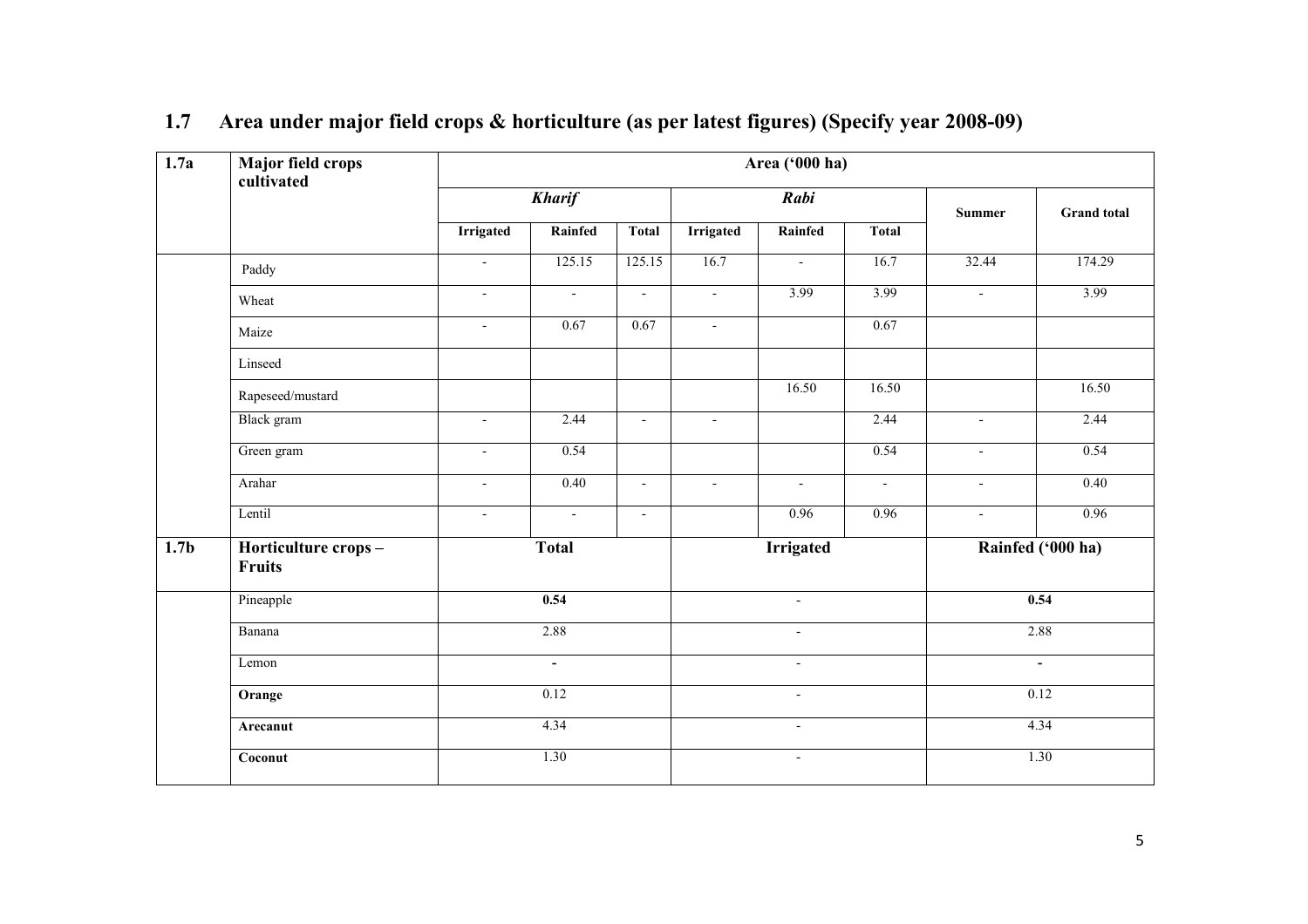|                  | Litchi                                    | 0.51                 | $\overline{a}$           |                        | 0.51                             |  |
|------------------|-------------------------------------------|----------------------|--------------------------|------------------------|----------------------------------|--|
|                  | Guava                                     | 0.22                 |                          |                        | 0.22                             |  |
|                  | Jackfruit                                 | 0.10                 | $\sim$                   |                        | 0.10                             |  |
| 1.7c             | Horticulture crops -<br><b>Vegetables</b> | Total area ('000 ha) | Irrigated area ('000 ha) |                        | Rainfed area ('000 ha)           |  |
|                  | Kharif vegetables                         | 5.91                 | $\overline{\phantom{a}}$ |                        | 5.91                             |  |
|                  | Rabi vegetables                           | 17.00                | 17.00                    |                        |                                  |  |
|                  | Chilli                                    | 0.840                | $\mathbf{r}$             |                        | 0.840                            |  |
|                  | Onoin                                     | 452.0                | $\blacksquare$           |                        | 452.0                            |  |
|                  | Garlic                                    | 325.0                | $\blacksquare$           |                        | 325.0                            |  |
| 1.7d             | <b>Medicinal and Aromatic</b><br>crops    | Total area ('000 ha) | Irrigated area ('000 ha) |                        | Rainfed area ('000 ha)           |  |
| $\mathbf{1}$     | Medicinal and Aromatic crops              | 128.0                |                          |                        | 128.0                            |  |
| Others           |                                           |                      |                          |                        |                                  |  |
| 1.7e             | <b>Plantation crops</b>                   | Total area ('000 ha) | Irrigated area ('000 ha) |                        | Rainfed area ('000 ha)           |  |
|                  | Turmeric                                  | 0.915                |                          |                        | 0.915                            |  |
|                  | Ginger                                    | 0.84                 | $\blacksquare$           |                        | 0.84                             |  |
|                  | <b>Black</b> pepper                       | 0.18                 | $\blacksquare$           |                        | 0.18                             |  |
| 1.7f             | <b>Fodder crops</b>                       | Total area ('000 ha) | Irrigated area ('000 ha) | Rainfed area ('000 ha) | <b>Remarks</b>                   |  |
| 1.7 <sub>g</sub> | <b>Grazing land</b>                       |                      |                          |                        |                                  |  |
| 1.7 <sub>h</sub> | Sericulture etc                           |                      |                          |                        | <b>Information not available</b> |  |
| 1.7i             | Others (specify)                          |                      |                          |                        |                                  |  |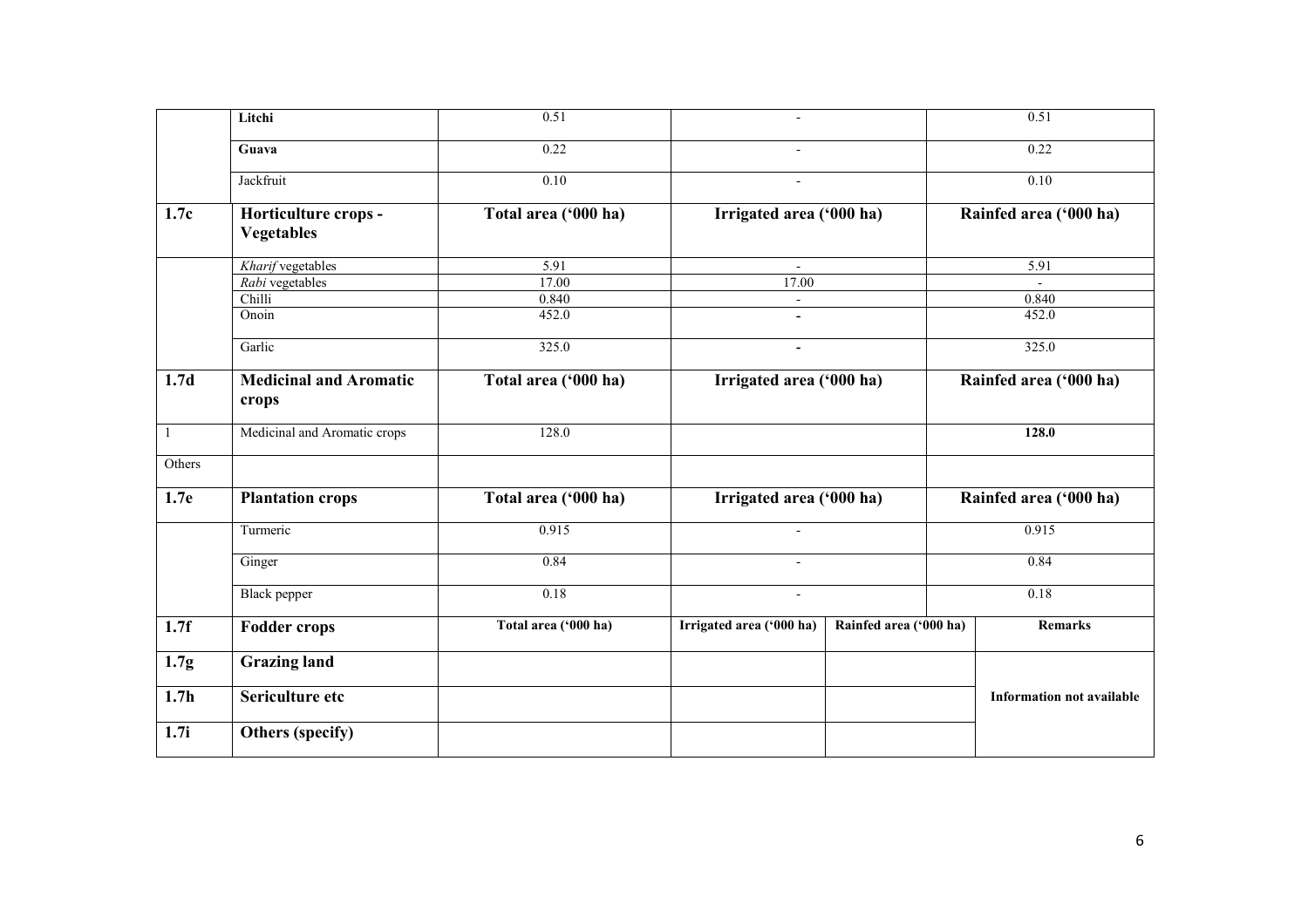| 1.8                                                                 | Livestock (in number)                                       |                        | <b>Male ('000)</b> |         |                          | Female ('000) |                                                    |                            |                | <b>Total ('000)</b>    |
|---------------------------------------------------------------------|-------------------------------------------------------------|------------------------|--------------------|---------|--------------------------|---------------|----------------------------------------------------|----------------------------|----------------|------------------------|
|                                                                     | Non descriptive Cattle (local low yielding)                 |                        | NA                 |         |                          | NA            |                                                    |                            |                | 489.409                |
|                                                                     | Crossbred cattle                                            |                        | NA                 |         |                          | <b>NA</b>     |                                                    |                            |                | 24.269                 |
|                                                                     | Non descriptive Buffaloes (local low yielding)              |                        | NA                 |         |                          | NA            |                                                    |                            |                | 33.845                 |
|                                                                     | <b>Graded Buffaloes</b>                                     |                        | NA                 |         |                          | <b>NA</b>     |                                                    |                            |                | 0.404                  |
|                                                                     | Goat                                                        |                        | NA                 |         |                          | NA            |                                                    |                            |                | 192.276                |
|                                                                     | Sheep                                                       |                        | NA                 |         |                          | <b>NA</b>     |                                                    |                            |                | 7.645                  |
|                                                                     | Others (Camel, Pig, Yak etc.)                               |                        |                    |         |                          |               |                                                    |                            |                |                        |
|                                                                     | $(i)$ Pig                                                   |                        | NA                 |         |                          | NA            |                                                    |                            | 86.173         |                        |
|                                                                     | (ii) Mithun                                                 |                        | NA                 |         |                          | NA            |                                                    |                            |                |                        |
|                                                                     | Commercial dairy farms (Number)                             |                        |                    |         |                          |               |                                                    |                            |                |                        |
| 1.9                                                                 | <b>Poultry</b>                                              |                        | No. of farms       |         |                          |               |                                                    | Total No. of birds ('000)  |                |                        |
|                                                                     | Commercial                                                  |                        | 393                |         |                          |               |                                                    | 240.850                    |                |                        |
|                                                                     | Backyard                                                    |                        | 36                 |         |                          |               |                                                    | 5.710                      |                |                        |
| Fisheries (Data source: Chief Planning Officer of district)<br>1.10 |                                                             |                        |                    |         |                          |               |                                                    |                            |                |                        |
| A. Capture                                                          |                                                             |                        |                    |         |                          |               |                                                    |                            |                |                        |
|                                                                     | i) Marine (Data Source: Fisheries                           | No. of fishermen       |                    |         |                          |               |                                                    | <b>Nets</b>                |                | <b>Storage</b>         |
|                                                                     | Department)                                                 |                        |                    |         |                          |               |                                                    |                            |                | facilities (Ice        |
|                                                                     |                                                             |                        | Mechanized         |         | Non-<br>mechanized       |               | Mechanized<br>(Shore Seines, Stake<br>(Trawl nets, |                            | Non-mechanized | plants etc.)           |
|                                                                     |                                                             |                        |                    |         |                          |               |                                                    | Gill nets)<br>& trap nets) |                |                        |
|                                                                     |                                                             |                        |                    |         |                          |               |                                                    |                            |                |                        |
|                                                                     |                                                             |                        |                    |         | Not applicable           |               |                                                    |                            |                |                        |
|                                                                     |                                                             |                        |                    |         |                          |               |                                                    |                            |                |                        |
|                                                                     |                                                             | No. Farmer owned ponds |                    |         | <b>No. of Reservoirs</b> |               |                                                    | No. of village tanks       |                | No of ponds&           |
|                                                                     | ii) Inland (Data Source: Fisheries<br>Department)           |                        |                    |         |                          |               |                                                    |                            |                | tanks                  |
|                                                                     |                                                             | 13076                  |                    |         |                          |               |                                                    | 1066                       |                | 14142                  |
|                                                                     |                                                             |                        |                    |         |                          |               |                                                    |                            |                |                        |
|                                                                     | <b>B.</b> Culture                                           |                        |                    |         |                          |               |                                                    |                            |                |                        |
|                                                                     |                                                             |                        |                    |         | Water Spread Area (ha)   |               |                                                    | Yield (t/ha)               |                | Production ('000 tons) |
|                                                                     |                                                             |                        |                    |         |                          |               |                                                    |                            |                |                        |
|                                                                     | i) Brackish water (Data Source: MPEDA/Fisheries Department) |                        |                    |         |                          |               |                                                    |                            |                |                        |
|                                                                     | ii) Fresh water (Data Source: Fisheries Department)         |                        |                    | 1593.95 |                          |               | 2395.80 kg/ha                                      |                            |                | 381.88                 |
|                                                                     | <b>Others</b>                                               |                        |                    |         |                          |               |                                                    |                            |                |                        |
|                                                                     | * Source: Office of the DFDO, Sonitpur, 2012                |                        |                    |         |                          |               |                                                    |                            |                | 7                      |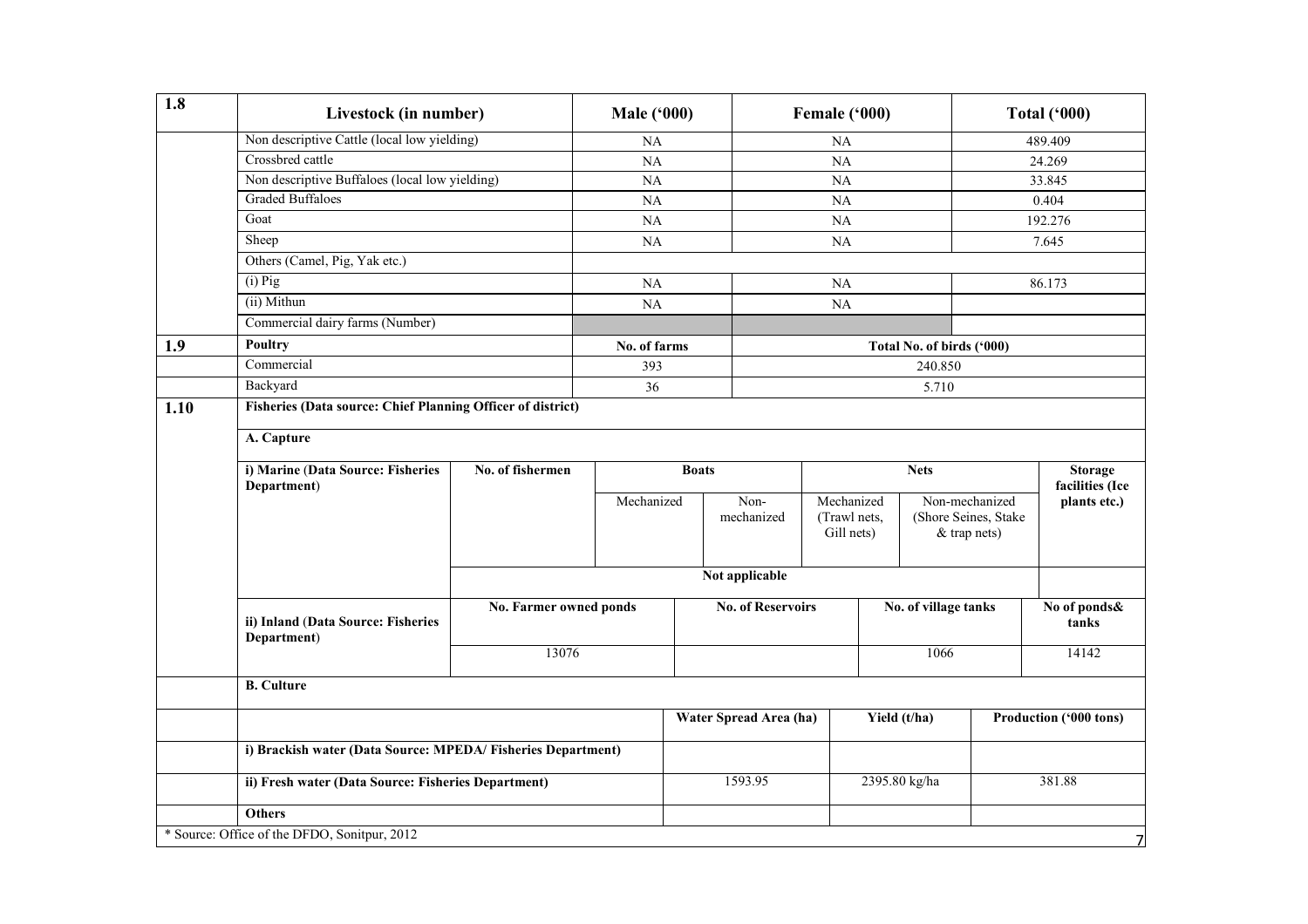| 1.11   | Name of              |                             | Kharif                                                                    |                       | Rabi                    |                            | <b>Summer</b>            | <b>Total</b>          |                         | <b>Crop</b>                                  |
|--------|----------------------|-----------------------------|---------------------------------------------------------------------------|-----------------------|-------------------------|----------------------------|--------------------------|-----------------------|-------------------------|----------------------------------------------|
|        | crop                 | Production<br>(000 t)       | Productivity<br>(kg/ha)                                                   | Production<br>(000 t) | Productivity<br>(kg/ha) | Production<br>(000 t)      | Productivity<br>(kg/ha)  | Production<br>(000 t) | Productivity<br>(kg/ha) | residue as<br>fodder<br>$(900 \text{ tons})$ |
|        |                      |                             | Major Field crops (Crops to be identified based on total acreage)         |                       |                         |                            |                          |                       |                         |                                              |
|        | Paddy                | 186.27<br>(winter<br>paddy) | 1500.0 (winter<br>paddy)                                                  | 22.39 (boro<br>paddy) | 1760.0 (boro<br>paddy)  | 24.37<br>(autumn<br>paddy) | 1050.0 (autumn<br>paddy) | 233.03                | 1436.70                 |                                              |
|        | <b>Oilseeds</b>      | 0.40                        | 500.0                                                                     | 12.37                 | 750.0                   |                            |                          | 12.77                 | 625.0                   |                                              |
|        | <b>Pulses</b>        | 2.20                        | 667.0                                                                     | 1.82                  | 610                     |                            |                          | 4.02                  | 638.50                  |                                              |
|        | Wheat                |                             |                                                                           | 3.47                  | 1100.0                  |                            |                          | 3.47                  | 1100.0                  |                                              |
|        | Sugarcane            | 185.0 (cane)                | 42000.0 (cane)                                                            |                       |                         |                            |                          | 185.0                 | 42000.0                 |                                              |
|        |                      |                             | Major Horticultural crops (Crops to be identified based on total acreage) |                       |                         |                            |                          |                       |                         |                                              |
|        | Banana               |                             |                                                                           |                       |                         |                            |                          | 37.40                 | 13000.0                 |                                              |
|        | Papaya               |                             |                                                                           |                       |                         |                            |                          | 4.58                  | 13000.0                 |                                              |
|        | Arecanut             |                             |                                                                           |                       |                         |                            |                          | 3.73                  | 8600.0                  |                                              |
|        | Coconut              |                             |                                                                           |                       |                         |                            |                          | 9.10                  | 7000.0                  |                                              |
|        | Turmeric             |                             |                                                                           |                       |                         |                            |                          | 6.40                  | $\overline{7000.0}$     |                                              |
|        | Chilli               |                             |                                                                           |                       |                         |                            |                          | 6.30                  | 7500.0                  |                                              |
|        | Black pepper         |                             |                                                                           |                       |                         |                            |                          | 2.90                  | 1600.0                  |                                              |
|        | Kharif<br>vegetables |                             |                                                                           |                       |                         |                            |                          | 47.30                 | 8000.0                  |                                              |
|        | Rabi<br>vegetables   |                             |                                                                           |                       |                         |                            |                          | 255.0                 | 15,000.0                |                                              |
| Others |                      |                             |                                                                           |                       |                         |                            |                          |                       |                         |                                              |

#### 1.11 Production and Productivity of major crops (Average of last 5 years: 2004, 05, 06, 07, 08)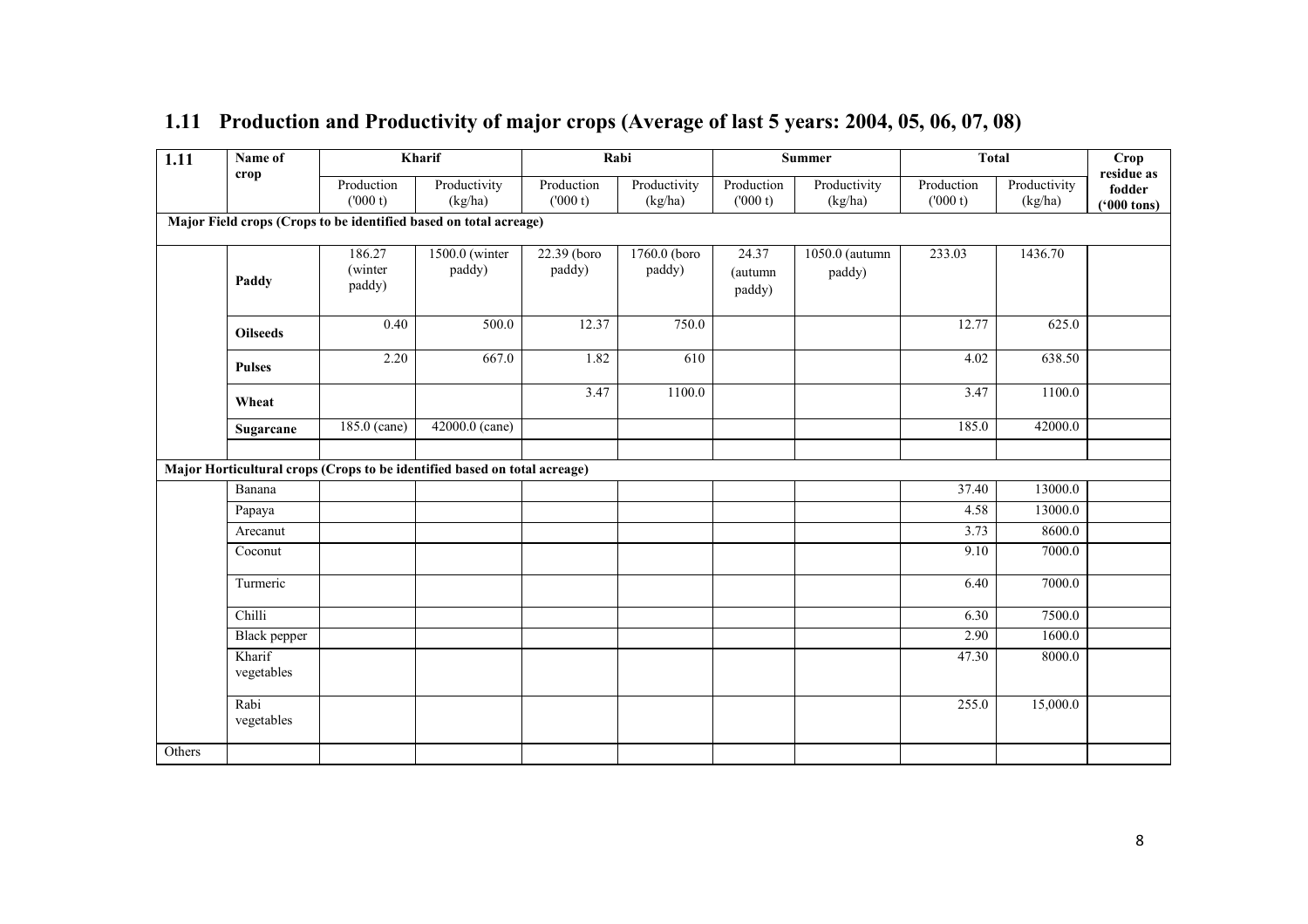| 1.12 | Sowing window for 5 major | Jhum paddy                                    | <b>TRC/WRC Paddy</b>     | <b>Maize</b>              | Soybean         | <b>Linseed</b>  | Rapeseed/                |
|------|---------------------------|-----------------------------------------------|--------------------------|---------------------------|-----------------|-----------------|--------------------------|
|      | field crops               |                                               |                          |                           |                 |                 | mustard                  |
|      | (start and end of normal  |                                               |                          |                           |                 |                 |                          |
|      | sowing period)            |                                               |                          |                           |                 |                 |                          |
|      | Kharif-Rainfed            | May $4^{\text{th}}$ week- Jun $1^{\text{st}}$ |                          | Aug $4^{\text{th}}$ week- | May $2nd$ week- | Aug $2nd$ week- |                          |
|      |                           | week                                          |                          | Sep $1st$ week            | Jun $2nd$ week  | Sep $1st$ week  |                          |
|      | Kharif-Irrigated          |                                               |                          |                           |                 |                 |                          |
|      | Rabi-Rainfed              | Nov $1st$ week-                               | Nov $1st$ week-          | Feb $2^{nd}$ week-        |                 |                 | Nov $1st$ week-          |
|      |                           | Nov $3rd$ week (summer)                       | Nov $4^{\text{th}}$ week | Mar 1 <sup>st</sup> week  |                 |                 | Nov $4^{\text{th}}$ week |
|      |                           | Mar $2nd$ week-                               |                          |                           |                 |                 |                          |
|      |                           | Apr $2^{nd}$ week (autumn)                    |                          |                           |                 |                 |                          |
|      | Rabi-Irrigated            | Nov $1st$ week-                               | Nov $1st$ week-          | Feb $2nd$ week-           |                 |                 | Nov $1st$ week-          |
|      |                           | Nov $3rd$ week (summer)                       | Nov $4^{\text{th}}$ week | Mar 1 <sup>st</sup> week  |                 |                 | Dec $1st$ week           |
|      |                           | Mar $2nd$ week-                               |                          |                           |                 |                 |                          |
|      |                           | Apr $2nd$ week (autumn)                       |                          |                           |                 |                 |                          |

| 1.13 | What is the major contingency the district is prone to? (Tick mark) | Regular | Occasional | <b>None</b> |
|------|---------------------------------------------------------------------|---------|------------|-------------|
|      | Drought                                                             |         |            |             |
|      | Flood                                                               |         |            |             |
|      | Cyclone                                                             |         |            |             |
|      | Hail storm                                                          |         |            |             |
|      | Heat wave                                                           |         |            |             |
|      | Cold wave                                                           |         |            |             |
|      | Frost                                                               |         |            |             |
|      | Sea water intrusion                                                 |         |            |             |
|      | Pests and disease outbreak (specify)                                |         |            |             |
|      | Others (specify)                                                    |         |            |             |

6 out of 10 years = Regular

| $\sim$ $\sim$ | , of the<br>-Digital<br>clude<br>I٦<br>maps<br>. . | $\sim$<br>≘xure<br>within<br>man<br><b>GISTTICL</b><br>-ation r<br>C.<br>. occ | :nclosed:<br>13 P<br>- - -<br>w |
|---------------|----------------------------------------------------|--------------------------------------------------------------------------------|---------------------------------|
|               | $\cdots$<br>dıstı<br>. for<br>rĸ                   |                                                                                |                                 |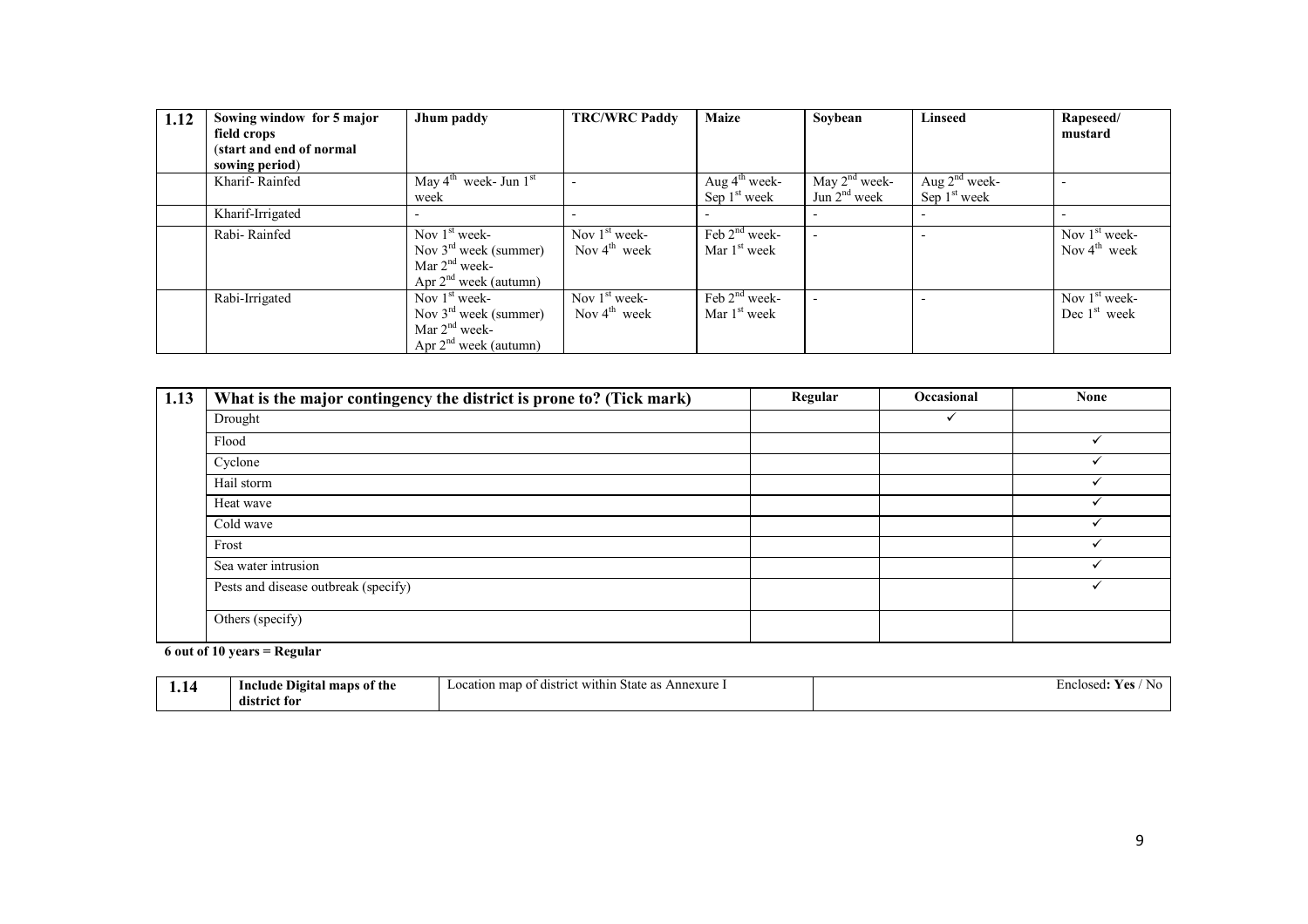### 2.0 Strategies for weather related contingencies

#### 2.1 Drought

#### 2.1.1 Rainfed situation - The monsoon is normal not delayed

| Condition                                                         |                                            | <b>Suggested Contingency measures</b>                                                                  |                                                                                                                                                                                                                                                                                                     |                                                                                                                                                                                                                                                                                                       |                                                                                                                                                                                          |  |
|-------------------------------------------------------------------|--------------------------------------------|--------------------------------------------------------------------------------------------------------|-----------------------------------------------------------------------------------------------------------------------------------------------------------------------------------------------------------------------------------------------------------------------------------------------------|-------------------------------------------------------------------------------------------------------------------------------------------------------------------------------------------------------------------------------------------------------------------------------------------------------|------------------------------------------------------------------------------------------------------------------------------------------------------------------------------------------|--|
| <b>Early season</b><br>drought (delayed<br>onset)                 | Major<br>Farming<br>situation <sup>a</sup> | <b>Normal Crop / Cropping</b><br>systemb                                                               | Change in crop / cropping<br>system <sup>c</sup> including variety                                                                                                                                                                                                                                  | Agronomic measures <sup>d</sup>                                                                                                                                                                                                                                                                       | <b>Remarks</b> on<br>Implementation <sup>e</sup>                                                                                                                                         |  |
| Delay by 2 weeks<br>(Specify month)*<br>June 3 <sup>rd</sup> week | Rainfed<br>upland                          | Summer vegetables/<br>Blackgram/Sesame (kharif) -<br>Toria/ Wheat/Potato/Rabi<br>vegetables/chilli/pea | NO Change<br>Summer vegetables - Okra,<br>Cucumber, Pumpkin, Ridge<br>gourd etc.<br>Blackgram-Pant U 19, T-<br>9, KU-301, T-27<br>Toria-TS-36, TS-38, TS-67,<br><b>TS-48</b><br>Wheat-DBW-14, HDR-77<br>Potato-K.Chandramukhi,<br>K.Jyoti, K.Ashoka, K.Megha<br>Sesame-Punjab Tall No-1, ST<br>1683 | i) Weeding at critical stages of growth.<br>ii) Addition of sufficient organic matter<br>in the soil at the time of land<br>preparation<br>iii) Use of recommended dose of<br>fertilizer<br>iv) Life saving supplemental irrigation<br>through low cost irrigation system.<br>v) Use of organic mulch | -Development of water<br>harvesting structure under<br>NREGS for life saving<br>irrigation<br>-Development of water<br>harvesting structure under<br>NREGS for life saving<br>irrigation |  |
|                                                                   |                                            | Sugarcane as mono crop                                                                                 | No change<br>Sugarcane variety: Barak,<br>Kolong etc                                                                                                                                                                                                                                                | i) Life saving supplemental irrigation                                                                                                                                                                                                                                                                |                                                                                                                                                                                          |  |
|                                                                   | Rainfed<br>Medium/<br>medium low<br>land   | Winter paddy – fallow                                                                                  | i) Winter paddy -rabi crops                                                                                                                                                                                                                                                                         | i) Growing of medium duration rice<br>varieties such as Satyaranjan,<br>Basundhara, Mulagabharu, TTB 404<br>etc<br>ii) Maximum use of organic manure                                                                                                                                                  |                                                                                                                                                                                          |  |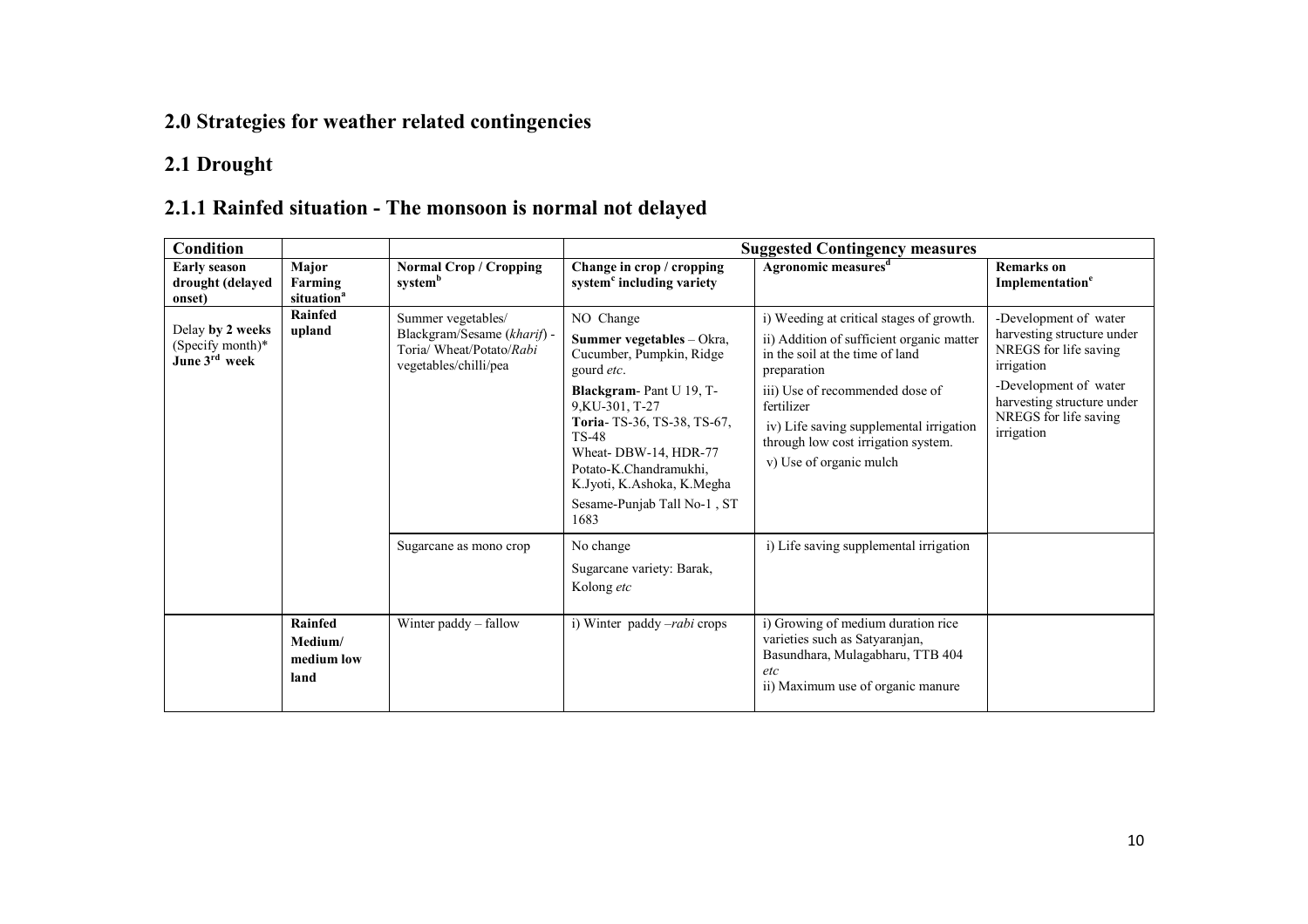| Jute/Rice(Kharif)-<br>Toria/Lentil/ Wheat//Rabi<br>vegetables/Chilli | i) Rice (Kharif)- Toria<br>Rice-Ranjit, Bahadur etc.<br>Toria-Ts-46, TS-67<br>ii) Rice-wheat<br>Rice-Ranjit, Bahadur etc.<br>Wheat-HDR-77, DBW-14 | i) Sowing delay, irrigation for timely<br>sowing at nursery bed                                                                                                                                                                                                                                                                                                                                                                                                                                                                                                                   | i) Seed production of<br>suitable varieties so that<br>these can be made<br>available in time<br>ii) Community nursery for<br>traditional as well as HY<br>short duration/late planted<br>varieties of paddy<br>iii) Identification $\&$<br>evaluation of suitable<br>varieties specific to<br>prevailing situation<br>iv) Demonstration<br>programme in real field<br>situation for farmers'<br>motivation<br>v) Identification of ITK if<br>any |
|----------------------------------------------------------------------|---------------------------------------------------------------------------------------------------------------------------------------------------|-----------------------------------------------------------------------------------------------------------------------------------------------------------------------------------------------------------------------------------------------------------------------------------------------------------------------------------------------------------------------------------------------------------------------------------------------------------------------------------------------------------------------------------------------------------------------------------|---------------------------------------------------------------------------------------------------------------------------------------------------------------------------------------------------------------------------------------------------------------------------------------------------------------------------------------------------------------------------------------------------------------------------------------------------|
| Rice ( <i>Kharif</i> ) monocropping                                  | Rice ( <i>Kharif</i> ) monocropping                                                                                                               | i) Addition of sufficient organic matter<br>in the soil at the time of land<br>preparation<br>ii) Use of pre germinated seeds.<br>iii) Growing of high yielding varieties<br>like Ranjit, Bahadur, Mahsuri,<br>Satyaranjan, Basundhara, Ketekijoha<br>etc.<br>iv) Prepare dry, well bunded, flat<br>seedbed with adequate FYM(30 kg),<br>80g urea, 80g SSP and 80g MOP per<br>bed of 10mx1.25m<br>v) Seed treatment with 4% MOP<br>$(600 \text{ml/kg of seed})$ for 24 hrs, dry it in<br>shade for 24 hrs and sowing<br>vi) Supplemental irrigation in the<br>nursery bed of rice | i)Technology showcasing<br>programme/ seed<br>production programme of<br>AAU                                                                                                                                                                                                                                                                                                                                                                      |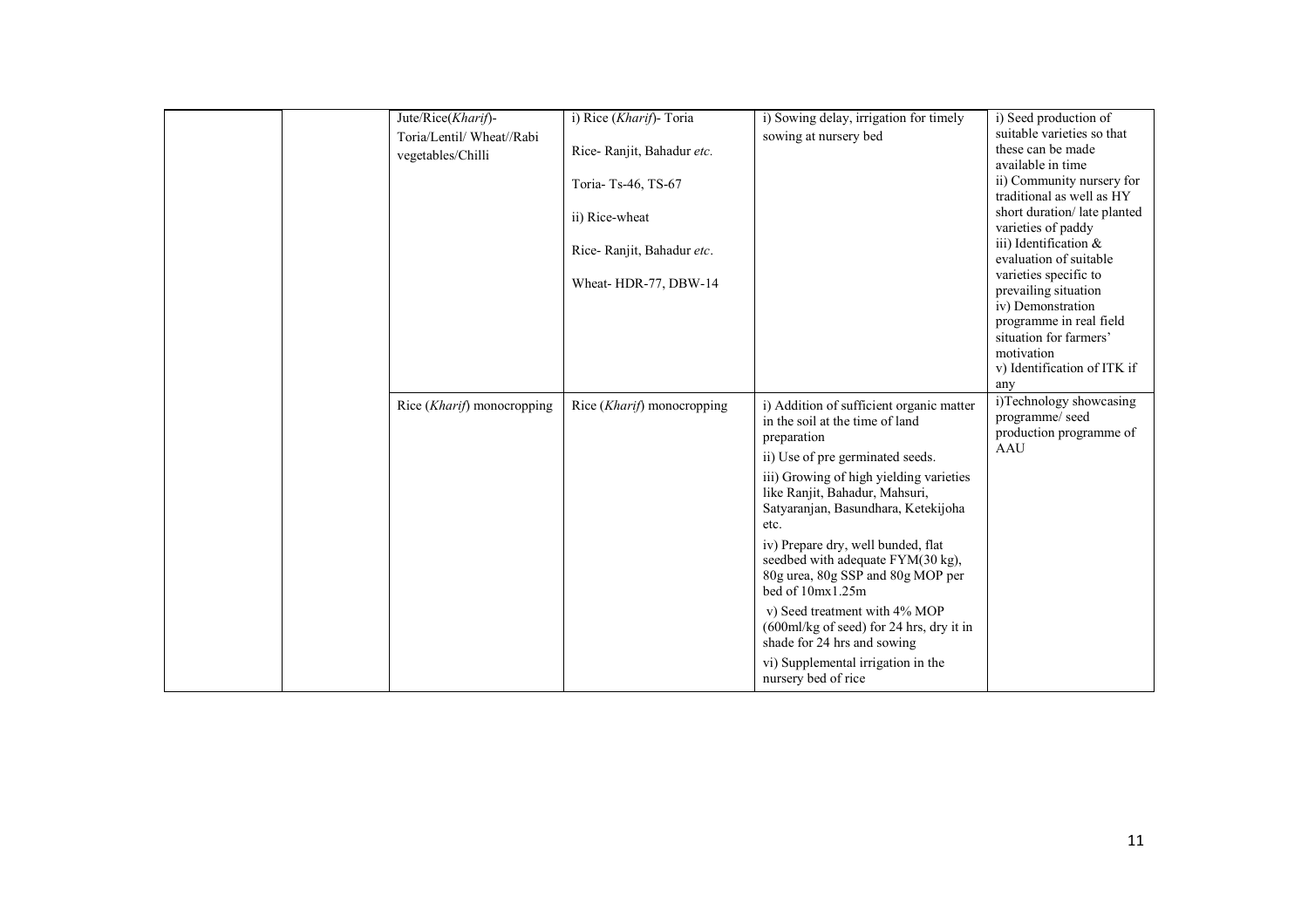|  | Blackgram (Kharif) + Toria<br>$+$ summer vegeatables<br>$Blackgram(Kharif) + Toria$<br>+ summer vegetables                                            | No Change<br><b>Summer vegetables</b> – Okra,<br>Cucumber, Pumpkin, Ridge<br>gourd etc                                                                 | i) Weed management<br>ii) Supply of minimum irrigation,<br>iii) Proper Nutrient management | Low cost polyhouses for<br>off-season vegetables |
|--|-------------------------------------------------------------------------------------------------------------------------------------------------------|--------------------------------------------------------------------------------------------------------------------------------------------------------|--------------------------------------------------------------------------------------------|--------------------------------------------------|
|  | Winter paddy—summer /<br>autumn paddy<br>Autumn rice- Govind, IR-<br>50, Lachit, Luit<br>Winter rice-Ranjit.<br>Bahadur, Kushal, Moniram,<br>Rangelee | Tranplanting with 60 days old<br>seedling upto the end of August<br>with Monoharsali, Prafulla,<br>Gitesh<br>Direct seeding with Luit.<br>Kapilee etc. | i) Weed management<br>ii) Staggered planting,<br>iii) Closer spacing                       |                                                  |

#### The monsoon is normal not delayed

| Condition                                                      |                                            |                                                                                                    | <b>Suggested Contingency measures</b>                                                           |                                                                                                                                                                       |                                                  |  |  |
|----------------------------------------------------------------|--------------------------------------------|----------------------------------------------------------------------------------------------------|-------------------------------------------------------------------------------------------------|-----------------------------------------------------------------------------------------------------------------------------------------------------------------------|--------------------------------------------------|--|--|
| Early season<br>drought<br>(delaved onset)                     | Major<br>Farming<br>situation <sup>a</sup> | <b>Normal Crop/cropping</b><br>system <sup>b</sup>                                                 | Change in crop/cropping system <sup>c</sup>                                                     | Agronomic measures <sup>d</sup>                                                                                                                                       | <b>Remarks</b> on<br>Implementation <sup>e</sup> |  |  |
| Delay by 4<br>weeks (Specify<br>month)<br><b>July 1st week</b> | Rainfed<br>landup                          | Summer vegetables/<br>Blackgram/Sesame (kharif) -<br>Toria/ Wheat/Potato/Rabi<br>vegetables/chilli | Summer vegetables/ Blackgram/Sesame<br>(kharif) - Toria/Chilli/ Wheat/Potato/Rabi<br>vegetables | i) Life saving supplemental<br>irrigation<br>ii) Weeding at critical stages<br>of growth.<br>iii) Supplemental irrigation in<br>the nursery bed of Rabi<br>vegetables |                                                  |  |  |
|                                                                |                                            |                                                                                                    |                                                                                                 | iv) Addition of sufficient<br>organic matter in the soil at<br>the time of land preparation                                                                           |                                                  |  |  |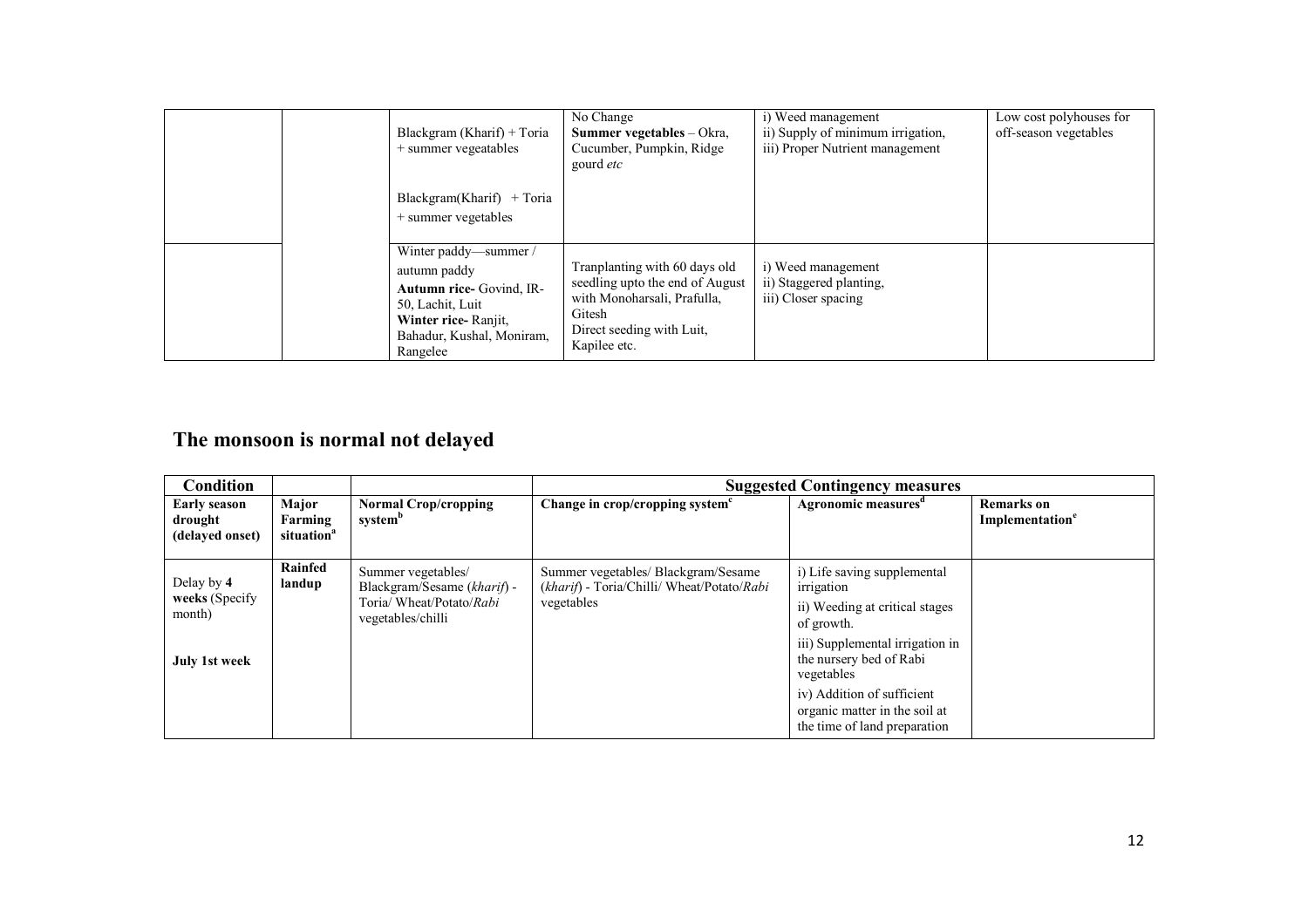|                           | Rice-Potato/pea<br>Winter rice + Potato<br>a)<br>Winter rice $+$ Pea<br>b) | Winter rice - Medium duration variety<br>such as Satyaranjan, Basundhar,<br>Mulagabharu, TTB404<br>Winter rice-Ranjit, Bahadur, Kushal,<br>Moniram<br>Potato- Kufri Chandramukhi, K. Jyoti, K.<br>Sindhuri, K. Megha<br>Pea – Boneville, Rachna, HUP a | i. Weed management, ii.<br>Supply of minimum irrigation<br>iii. Seed hardening-(18 hrs.<br>soaking in water followed by<br>24 hrs. shade drying |                                                                                                             |
|---------------------------|----------------------------------------------------------------------------|--------------------------------------------------------------------------------------------------------------------------------------------------------------------------------------------------------------------------------------------------------|-------------------------------------------------------------------------------------------------------------------------------------------------|-------------------------------------------------------------------------------------------------------------|
| Rainfed<br>medium<br>land | Sugarcane as mono crop                                                     | i) Late sown/transplanted winter paddy<br>variety like <i>Gitesh</i> , <i>Prafulla</i> etc. --- summer<br>' autumn paddy                                                                                                                               | i) Delayed sowing with high<br>seed rate / transplanting<br>ii) Timely sowing but delayed<br>transplanting of winter paddy                      | i) Seed production of suitable<br>varieties so that these can be<br>made available in time                  |
|                           | Wiinter paddy – fallow                                                     | ii) Late sown/transplanted $\&$ early<br>maturing winter paddy variety like <i>Lachit</i> ,<br><i>Luit</i> etc. $\ldots$ --- summer / autumn paddy / rabi                                                                                              | iii) Closure spacing during<br>transplanting                                                                                                    | ii) Community nursery for<br>traditional as well as HY short<br>duration/late planted varieties<br>of paddy |
|                           | Winter paddy – summer /<br>autumn paddy<br>Winter paddy – rabi crops       | crops<br>iii) Traditional paddy varieties like<br>Monohar Sali, Sial Sali etc. for late sown<br>condition -- rabi crops                                                                                                                                | iv) Increase no. of seedlings /<br>hill<br>v) Mulching in sugarcane $\&$<br>kharif vegetables                                                   | iii) Identification $\&$<br>evaluation of suitable<br>varieties specific to prevailing<br>situation         |
|                           |                                                                            |                                                                                                                                                                                                                                                        | vi) Use of organic manure<br>vii) Minimise no. of top<br>dressing of fertilizer (not<br>during dry spell)                                       | iv) Demonstration programme<br>in real field situation for<br>farmers' motivation                           |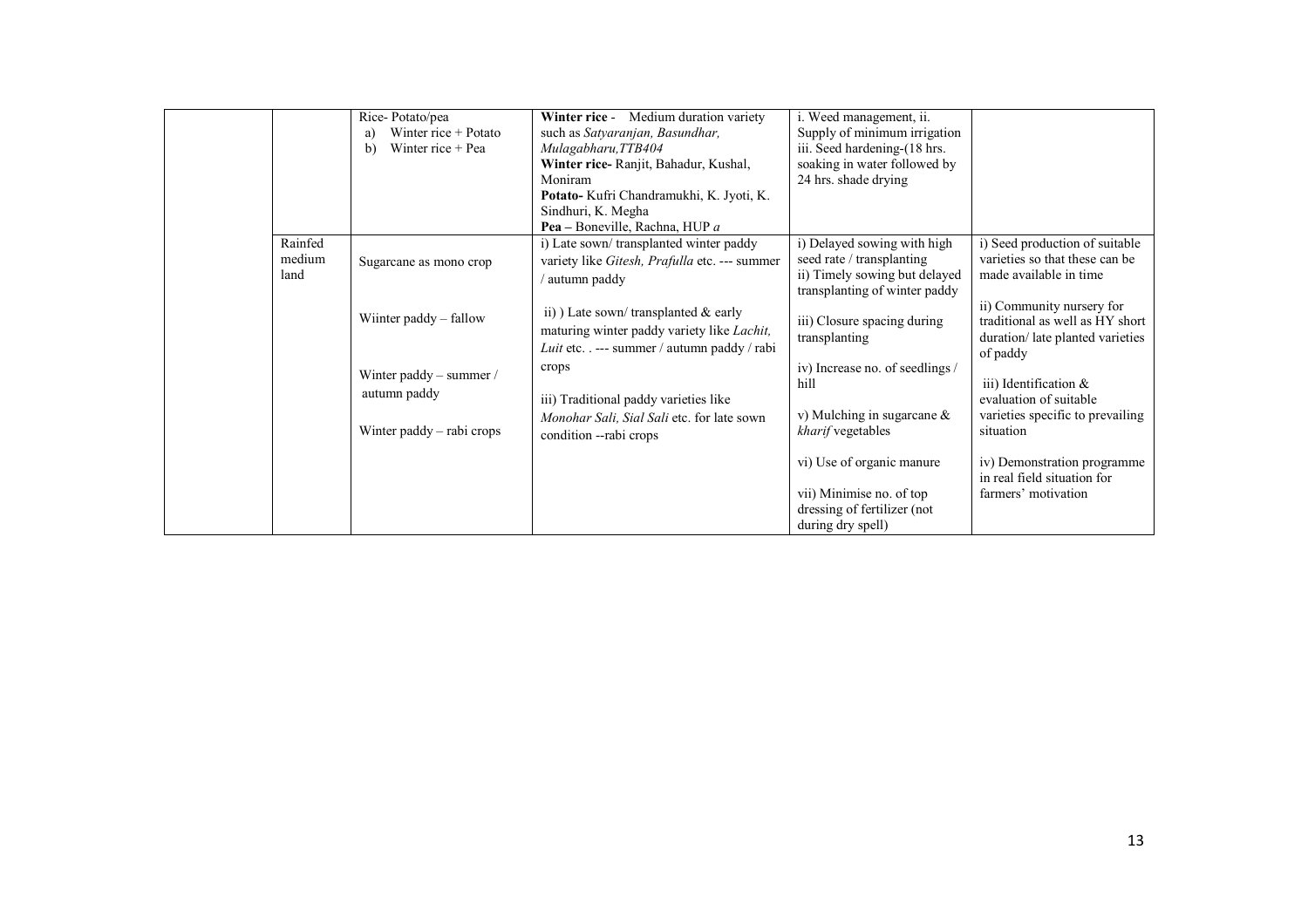|  | Rainfed<br>low land | Winter paddy—fallow | i) Late sown/transplanted winter paddy<br>variety like Gitesh, Prafulla etc. --- summer<br>' autumn paddy<br>ii) Late sown/transplanted $\&$ early<br>maturing winter paddy variety like Lachit,<br>Luit etc. . --- summer / autumn paddy / rabi<br>crops<br>iii) Traditional paddy varieties like<br>Monohar Sali, Sial Sali etc. for late sown<br>condition --rabi crops | i) Delayed sowing with high<br>seed rate / transplanting<br>ii) Timely sowing but delayed<br>transplanting of winter paddy<br>iii) Closure spacing during<br>transplanting<br>iv) Increase no. of seedlings /<br>hill<br>v) Use of organic manure<br>vii) Minimise no. of top<br>dressing of fertilizer (not<br>during dry spell) | i) Seed production of suitable<br>varieties so that these can be<br>made available in time<br>ii) Community nursery for<br>traditional as well as HY short<br>duration/late planted varieties<br>of paddy<br>iii) Identification $\&$<br>evaluation of suitable<br>varieties specific to prevailing<br>situation<br>iv) Demonstration programme<br>in real field situation for<br>farmers' motivation |
|--|---------------------|---------------------|----------------------------------------------------------------------------------------------------------------------------------------------------------------------------------------------------------------------------------------------------------------------------------------------------------------------------------------------------------------------------|-----------------------------------------------------------------------------------------------------------------------------------------------------------------------------------------------------------------------------------------------------------------------------------------------------------------------------------|-------------------------------------------------------------------------------------------------------------------------------------------------------------------------------------------------------------------------------------------------------------------------------------------------------------------------------------------------------------------------------------------------------|
|--|---------------------|---------------------|----------------------------------------------------------------------------------------------------------------------------------------------------------------------------------------------------------------------------------------------------------------------------------------------------------------------------------------------------------------------------|-----------------------------------------------------------------------------------------------------------------------------------------------------------------------------------------------------------------------------------------------------------------------------------------------------------------------------------|-------------------------------------------------------------------------------------------------------------------------------------------------------------------------------------------------------------------------------------------------------------------------------------------------------------------------------------------------------------------------------------------------------|

#### The monsoon is normally not delayed. However, the contingency crop plan is given below for preparedness

| <b>Condition</b>                                  |                                                |                                                                                                 | <b>Suggested Contingency measures</b>                                                                |                                                                                                                                                                       |                                                  |  |
|---------------------------------------------------|------------------------------------------------|-------------------------------------------------------------------------------------------------|------------------------------------------------------------------------------------------------------|-----------------------------------------------------------------------------------------------------------------------------------------------------------------------|--------------------------------------------------|--|
| <b>Early season</b><br>drought(delay<br>ed onset) | <b>Major Farming</b><br>situation <sup>a</sup> | Normal Crop/cropping system <sup>b</sup>                                                        | Change in crop/cropping<br>system                                                                    | Agronomic measures"                                                                                                                                                   | <b>Remarks</b> on<br>Implementation <sup>e</sup> |  |
| Delay by 6<br>weeks<br>July 3 <sup>rd</sup> week  | Rainfed upland                                 | Summer vegetables/ Blackgram/Sesame<br>(kharif) - Toria/ Wheat/Potato/Rabi<br>vegetables/chilli | Summer vegetables/<br>Blackgram/Sesame (kharif) - -<br>Toria/Chilli/ Wheat/Potato/Rabi<br>vegetables | i) Life saving<br>supplemental irrigation<br>ii) Weeding at critical<br>stages of growth.<br>iii) Supplemental<br>irrigation in the nursery<br>bed of Rabi vegetables |                                                  |  |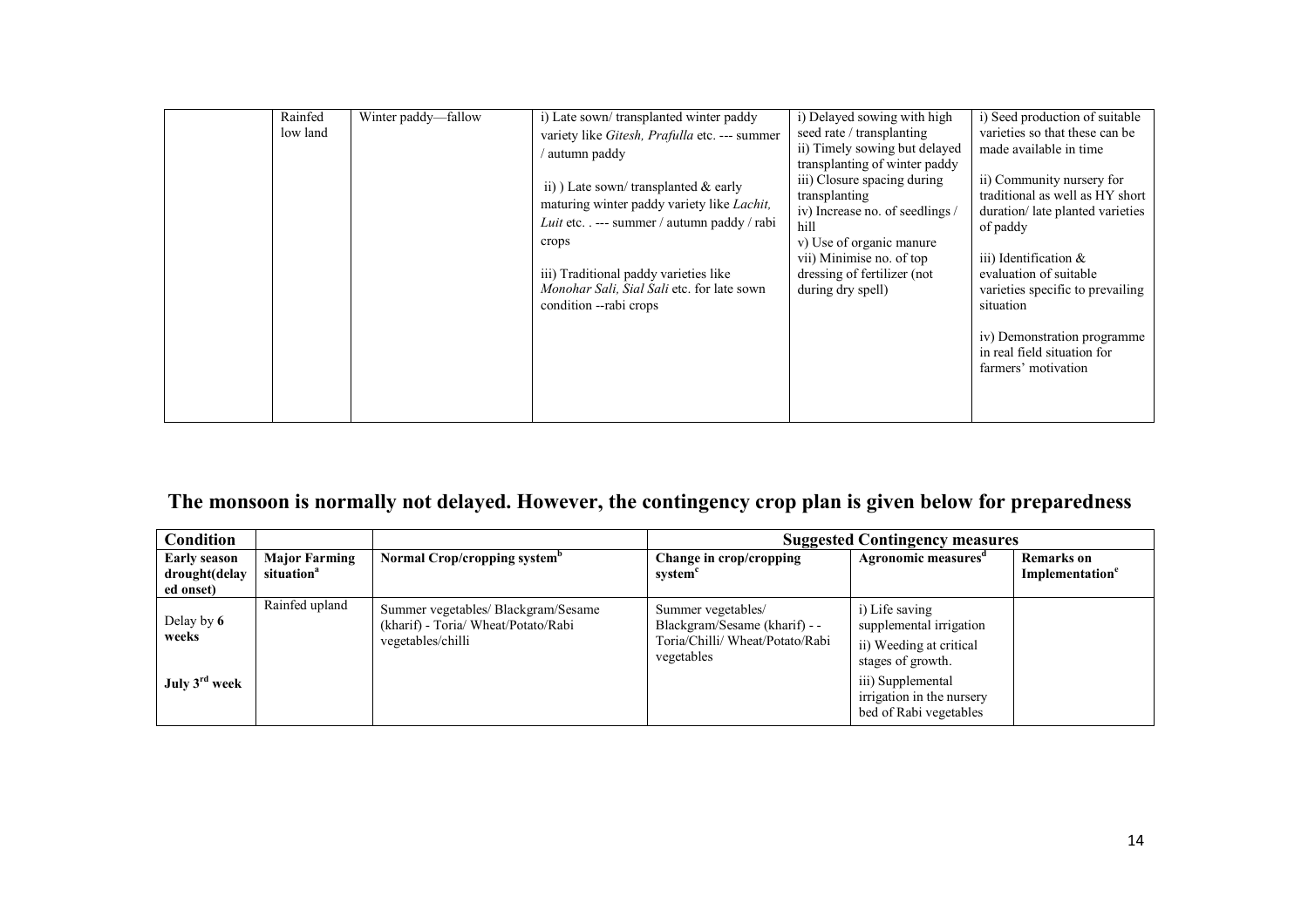|                                                  |                                                | i) Winter paddy—fallow                                                             |                     | i) Late sown/transplanted winter                                                                                                                                                                                                                                                                                                                  |                                                                                                                                                                                                                                                                                                                                                                                                                                                                      | i) Seed production of                                                                                                                                                                                                                                                                                                                                                                                                    |  |
|--------------------------------------------------|------------------------------------------------|------------------------------------------------------------------------------------|---------------------|---------------------------------------------------------------------------------------------------------------------------------------------------------------------------------------------------------------------------------------------------------------------------------------------------------------------------------------------------|----------------------------------------------------------------------------------------------------------------------------------------------------------------------------------------------------------------------------------------------------------------------------------------------------------------------------------------------------------------------------------------------------------------------------------------------------------------------|--------------------------------------------------------------------------------------------------------------------------------------------------------------------------------------------------------------------------------------------------------------------------------------------------------------------------------------------------------------------------------------------------------------------------|--|
|                                                  | Rainfed medium<br>/low land                    | ii) Winter paddy—summer / autumn paddy<br>iii) Winter paddy—rabi crops/ vegetables |                     | paddy variety like Gitesh,<br>Prafulla etc. --- summer / autumn<br>paddy<br>ii) ) Late sown/transplanted $\&$<br>early maturing winter paddy<br>variety like Lachit, Luit etc. . ---<br>summer / autumn paddy / rabi<br>crops<br>iii) Traditional paddy varieties<br>like Monohar Sali, Sial Sali etc.<br>for late sown condition --rabi<br>crops | i) Delayed sowing with<br>high seed rate /<br>transplanting<br>ii) Timely sowing but<br>delayed transplanting of<br>winter paddy<br>iii) Closure spacing during<br>transplanting<br>iv) Increase no. of<br>seedlings / hill<br>v) Use of organic mulches<br>in kharif vegetables<br>vi) Use of organic manure<br>vii) Minimise no. of top<br>dressing of fertilizer (not<br>during dry spell)<br>viii) Advocating mat<br>nursery for raising tender<br>aged seedling | suitable varieties so<br>that these can be made<br>available in time<br>ii) Community<br>nursery for traditional<br>as well as HY short<br>duration/late planted<br>varieties of paddy<br>iii) Identification &<br>evaluation of suitable<br>varieties specific to<br>prevailing situation<br>iv) Demonstration<br>programme in real<br>field situation for<br>farmers' motivation<br>v) Identification of<br>ITK if any |  |
| <b>Condition</b>                                 |                                                |                                                                                    |                     |                                                                                                                                                                                                                                                                                                                                                   | <b>Suggested Contingency measures</b>                                                                                                                                                                                                                                                                                                                                                                                                                                |                                                                                                                                                                                                                                                                                                                                                                                                                          |  |
| <b>Early season</b><br>drought(delayed<br>onset) | <b>Major Farming</b><br>situation <sup>a</sup> | <b>Normal Crop/cropping</b><br>system <sup>b</sup>                                 | system <sup>c</sup> | Change in crop/cropping                                                                                                                                                                                                                                                                                                                           | Agronomic measures <sup>d</sup>                                                                                                                                                                                                                                                                                                                                                                                                                                      | Remarks on Implementation <sup>e</sup>                                                                                                                                                                                                                                                                                                                                                                                   |  |
| Delay by 8 weeks                                 |                                                |                                                                                    |                     |                                                                                                                                                                                                                                                                                                                                                   |                                                                                                                                                                                                                                                                                                                                                                                                                                                                      |                                                                                                                                                                                                                                                                                                                                                                                                                          |  |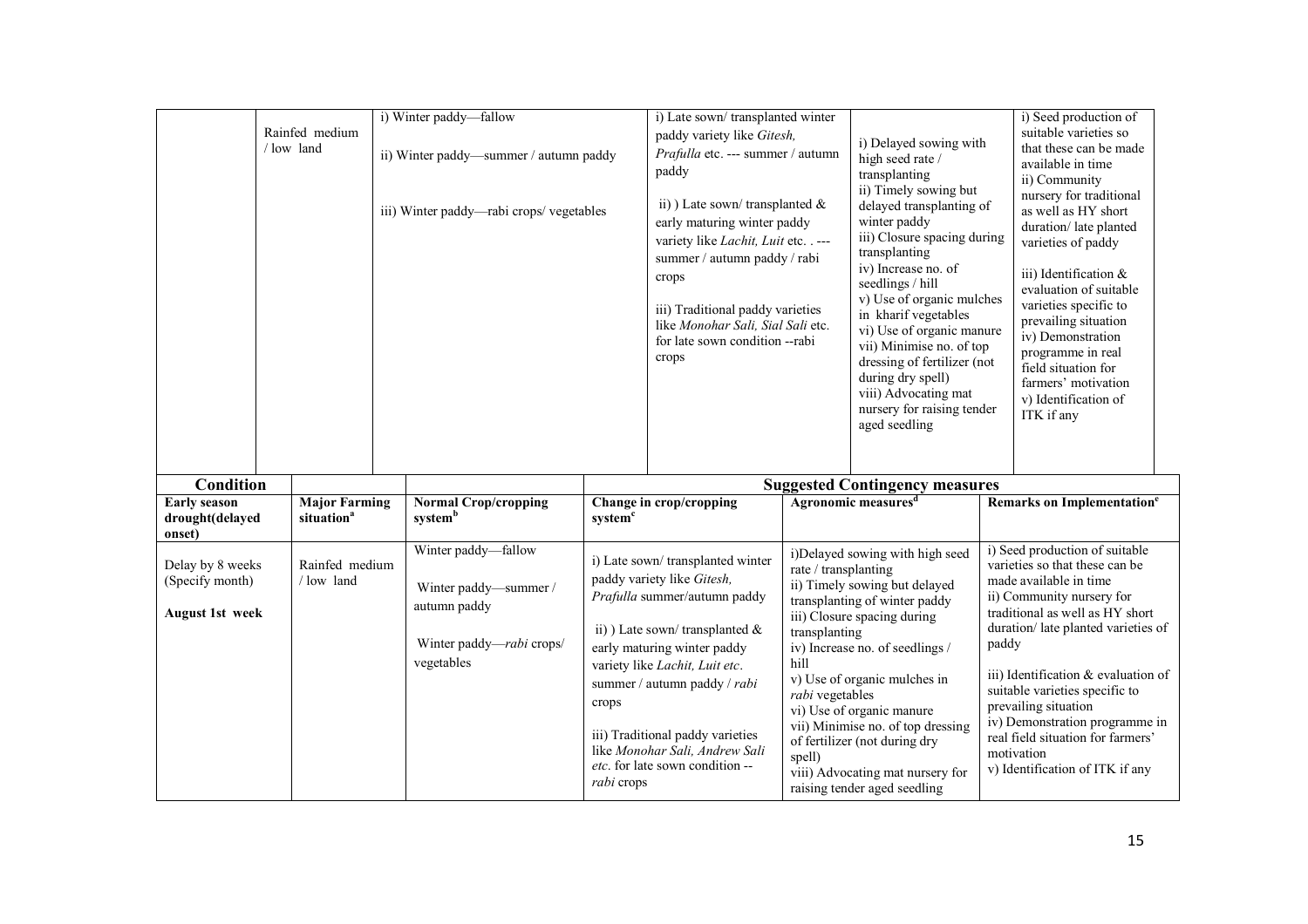| Condition                                                                                                                       |                                                |                                                                                                                                                                                   |                                                                 | <b>Suggested Contingency measures</b>                                                                                                                                                                                                                                                                                                                                                                                                                                                                      |                                                                                                                                                                                                                                                                                                                                 |
|---------------------------------------------------------------------------------------------------------------------------------|------------------------------------------------|-----------------------------------------------------------------------------------------------------------------------------------------------------------------------------------|-----------------------------------------------------------------|------------------------------------------------------------------------------------------------------------------------------------------------------------------------------------------------------------------------------------------------------------------------------------------------------------------------------------------------------------------------------------------------------------------------------------------------------------------------------------------------------------|---------------------------------------------------------------------------------------------------------------------------------------------------------------------------------------------------------------------------------------------------------------------------------------------------------------------------------|
| <b>Early season</b><br>drought (Normal<br>onset)                                                                                | <b>Major Farming</b><br>situation <sup>a</sup> | <b>Normal Crop/cropping</b><br>systemb                                                                                                                                            | Crop management <sup>c</sup>                                    | Soil nutrient & moisture<br>conservation measures <sup>d</sup>                                                                                                                                                                                                                                                                                                                                                                                                                                             | <b>Remarks</b> on<br>Implementation <sup>e</sup>                                                                                                                                                                                                                                                                                |
| <b>Normal onset</b><br>followed by 15-20<br>days dry spell after<br>sowing leading to<br>poor<br>germination/crop<br>stand etc. | Rainfed high /<br>medium land                  | Sugarcane as mono crop<br>Winter paddy – fallow<br>Kharif vegetables $-$<br>rabi vegetables/ rabi crops<br>Winter paddy – summer /<br>autumn paddy<br>Winter paddy $-$ rabi crops | i) Maximum use of<br>organic manure<br>ii) Use of organic mulch | i) Seed production of suitable varieties<br>ii) promote Community nursery for<br>traditional as well as HY short<br>duration/late planted varieties of<br>paddy<br>iii) Identification & evaluation of<br>suitable varieties i)Seed production of<br>suitable varieties so that these can be<br>made available in time<br>ii) Promote Community nursery for<br>traditional as well as HY short<br>duration/late planted varieties of<br>paddy<br>iii) Identification $\&$ evaluation suitable<br>varieties | i) Seed production of<br>suitable varieties so that<br>these can be made available<br>in time<br>ii) promote Community<br>nursery for traditional as<br>well as HY short duration/<br>late planted varieties of<br>paddy<br>iii) Identification $\&$<br>evaluation of suitable<br>varieties specific to<br>prevailing situation |

| Condition                                                                                        |                                                |                                                    | <b>Suggested Contingency measures</b>                                |                                                                                                |                                                                                                   |  |
|--------------------------------------------------------------------------------------------------|------------------------------------------------|----------------------------------------------------|----------------------------------------------------------------------|------------------------------------------------------------------------------------------------|---------------------------------------------------------------------------------------------------|--|
| Mid season drought<br>(long dry spell,<br>consecutive 2 weeks<br>rainless $(>2.5$ mm)<br>period) | <b>Major Farming</b><br>situation <sup>a</sup> | <b>Normal Crop/cropping</b><br>system <sup>b</sup> | Crop management <sup>c</sup>                                         | Soil nutrient & moisture<br>conservation measues <sup>d</sup>                                  | <b>Remarks</b> on<br>Implementation <sup>e</sup>                                                  |  |
| At vegetative stage                                                                              | Rainfed high /<br>medium land                  | Sugarcane as mono crop<br>Winter paddy $-$ fallow  | i) Delayed transplanting<br>ii) Increasing no. of<br>seedling / hill | i) Maximum use of organic manure<br>ii) Use of organic mulch in kharif<br>vegetables/sugarcane | i) Identification $\&$<br>evaluation of suitable<br>varieties specific to<br>prevailing situation |  |
|                                                                                                  |                                                | Kharif vegetables - rabi<br>vegetables/ rabi crops | iii) Closure spacing of<br>transplanting                             |                                                                                                | ii) Demonstration<br>programme in real field<br>situation for farmers'                            |  |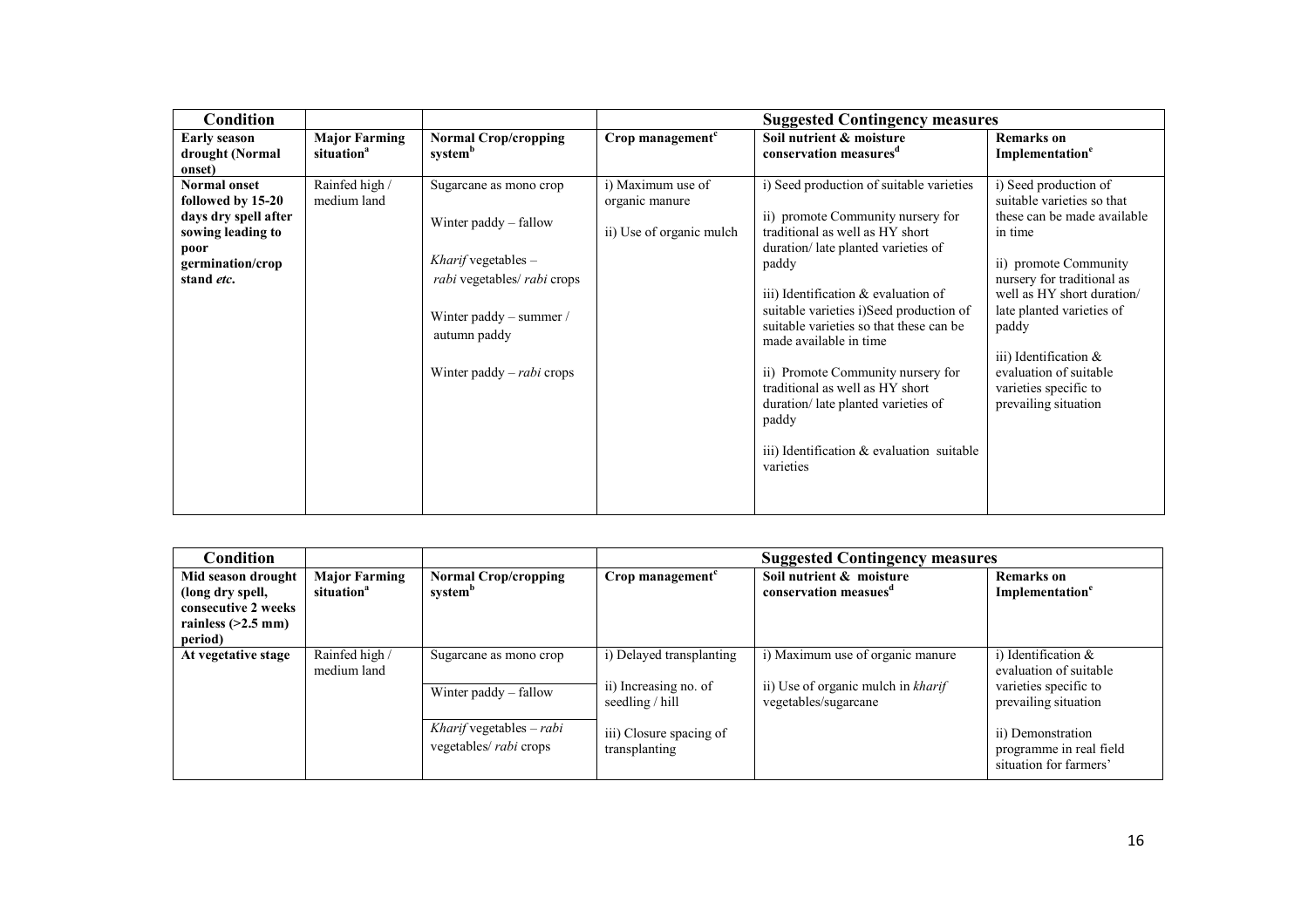|                             | Winter paddy - summer/<br>autumn paddy<br>Winter paddy – rabi crops                                                                   | iv) See for alternative<br>source of water<br>v) Top dressing of<br>fertilizer is delayed &<br>minimized only when<br>there is water/available<br>moisture |                                                                                                                                             | motivation<br>iii) Identification of ITK if<br>any                                                                                                                                                                             |
|-----------------------------|---------------------------------------------------------------------------------------------------------------------------------------|------------------------------------------------------------------------------------------------------------------------------------------------------------|---------------------------------------------------------------------------------------------------------------------------------------------|--------------------------------------------------------------------------------------------------------------------------------------------------------------------------------------------------------------------------------|
| Rainfed medium<br>/low land | Winter paddy—fallow<br>Winter paddy-summer /<br>autumn paddy<br>Winter paddy-rabi crops/<br>$Kharif$ vegetables $-rabi$<br>vegetables | i) Delayed transplanting<br>ii) Increasing no. of<br>seedling / hill<br>iii) Closure spacing of<br>transplanting                                           | i) Maximum use of organic manure<br>ii) Use of organic mulch in vegetables<br>iii) Minimising no. of top dressing (not<br>during dry spell) | i) Identification &<br>evaluation of suitable<br>varieties specific to<br>prevailing situation<br>ii) Demonstration<br>programme in real field<br>situation for farmers'<br>motivation<br>iii) Identification of ITK if<br>any |

| <b>Condition</b>                          |                                   |                                                             | <b>Suggested Contingency measures</b>                                         |                                                                                           |                                                                                                       |
|-------------------------------------------|-----------------------------------|-------------------------------------------------------------|-------------------------------------------------------------------------------|-------------------------------------------------------------------------------------------|-------------------------------------------------------------------------------------------------------|
| Mid season<br>drought (long<br>dry spell) | <b>Major Farming</b><br>situation | <b>Normal Crop/cropping system</b>                          | Crop management                                                               | Soil nutrient & moisture<br>conservation measrues                                         | <b>Remarks</b> on<br>Implementation                                                                   |
| At flowering/<br>fruiting stage           | Rainfed high /<br>medium<br>land  | Sugarcane as mono crop<br>Winter paddy – fallow             | i) Weeding at critical stages.<br>ii) See for alternative<br>sources of water | i) Maximum use of organic<br>manure<br>ii) Use of organic mulch in<br>kharif vegetables / | i) Method demonstration<br>ii) Identification $\&$<br>evaluation of suitable<br>varieties specific to |
|                                           |                                   | Kharif vegetables $-$<br><i>rabi</i> vegetables/ rabi crops |                                                                               | sugarcane                                                                                 | prevailing situation<br>iii) Identification of ITK                                                    |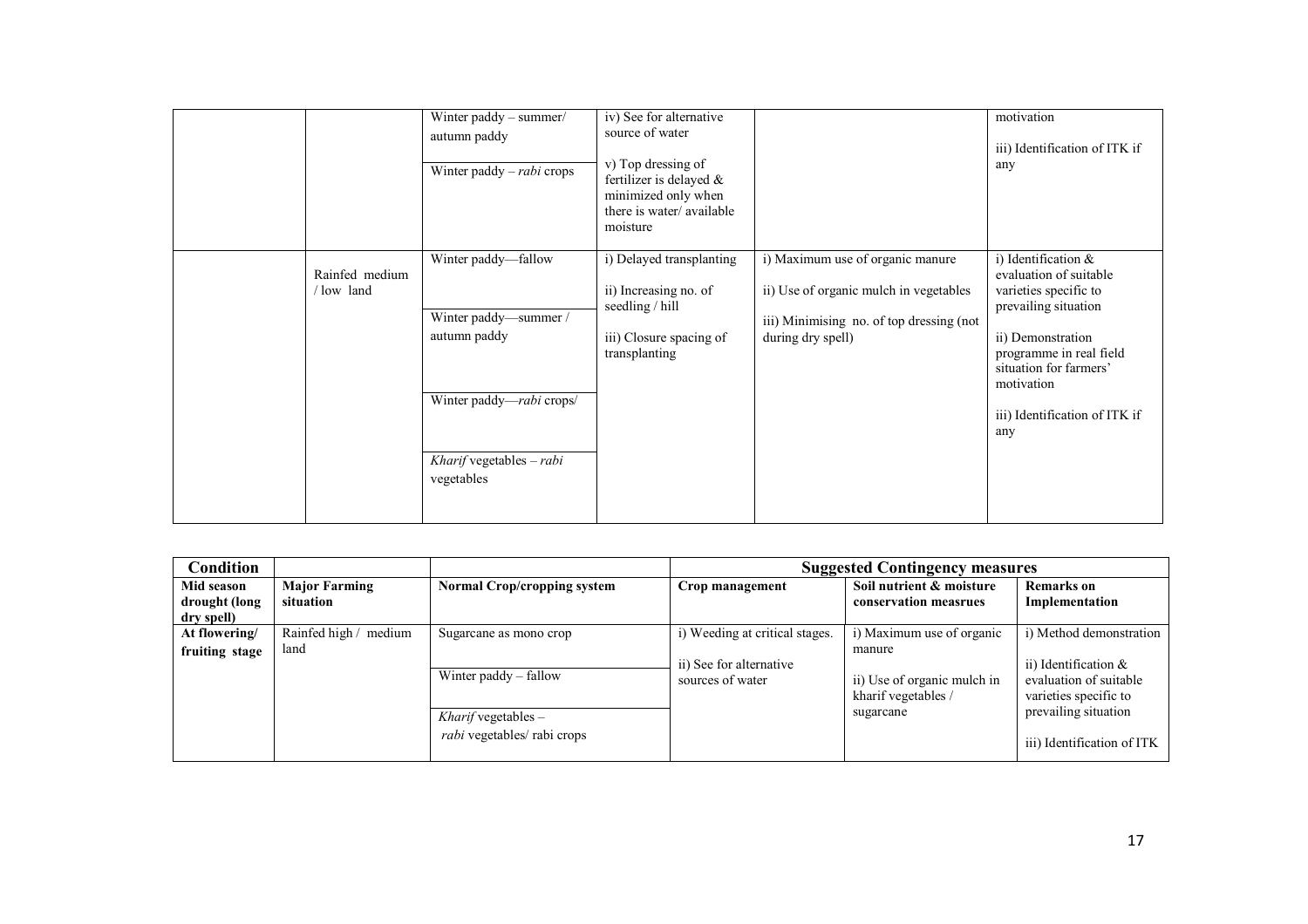|                              | Winter paddy – summer /<br>autumn paddy<br>Winter paddy $-$ rabi crops                                                                                   |                                                                                                                                      | iii) Minimising no. of top<br>dressing (not during dry<br>spell)                                                                                     | if any                                                                                                                                                                |
|------------------------------|----------------------------------------------------------------------------------------------------------------------------------------------------------|--------------------------------------------------------------------------------------------------------------------------------------|------------------------------------------------------------------------------------------------------------------------------------------------------|-----------------------------------------------------------------------------------------------------------------------------------------------------------------------|
| Rainfed medium / low<br>land | Winter paddy-fallow<br>Winter paddy-summer/autumn paddy<br>iii) Winter paddy— <i>rabi</i><br>crops/vegetables<br>iv) Kharif vegetables – rabi vegetables | i) Weeding at critical stages<br>ii) See for alternative<br>sources of water such as low<br>cost irrigation system<br>(Treadle pump) | i) Maximum use of organic<br>manure<br>ii) Use of organic mulch in<br>vegetables<br>iii) Minimising no. of top<br>dressing (not during dry<br>spell) | i) Method demonstration<br>ii) Identification $\&$<br>evaluation of suitable<br>varieties specific to<br>prevailing situation<br>iii) Identification of ITK<br>if any |

| Condition               |                               |                                                           |                                              | <b>Suggested Contingency measures</b>                          |                                                                                              |
|-------------------------|-------------------------------|-----------------------------------------------------------|----------------------------------------------|----------------------------------------------------------------|----------------------------------------------------------------------------------------------|
| <b>Terminal drought</b> | <b>Major Farming</b>          | Normal Crop/cropping system <sup>b</sup>                  | Crop management <sup>c</sup>                 | Rabi Crop planning <sup>d</sup>                                | Remarks on Implementation <sup>e</sup>                                                       |
| (Early withdrawal       | situation <sup>a</sup>        |                                                           |                                              |                                                                |                                                                                              |
| of monsoon)             | Rainfed high / medium<br>land | Sugarcane as mono crop                                    | i) See for alternative<br>sources of water   | i) Zero-tillage / optimum tillage<br>cultivation of rabi crops | i) Method demonstration                                                                      |
|                         |                               | Winter paddy – fallow                                     | ii) Application of water<br>through low cost | ii) Practice of relay cropping                                 | ii) Identification & evaluation<br>of suitable varieties specific to<br>prevailing situation |
|                         |                               | Kharif vegetables - rabi vegetables/<br><i>rabi</i> crops | irrigation system such as<br>treadle pump.   | ii) Use of organic mulch in <i>rabi</i><br>vegetables / crops  | iii) Identification of ITK if any                                                            |
|                         |                               | iii) Winter paddy – summer /<br>autumn paddy              |                                              | iii) Application of organic<br>manures as much as possible     |                                                                                              |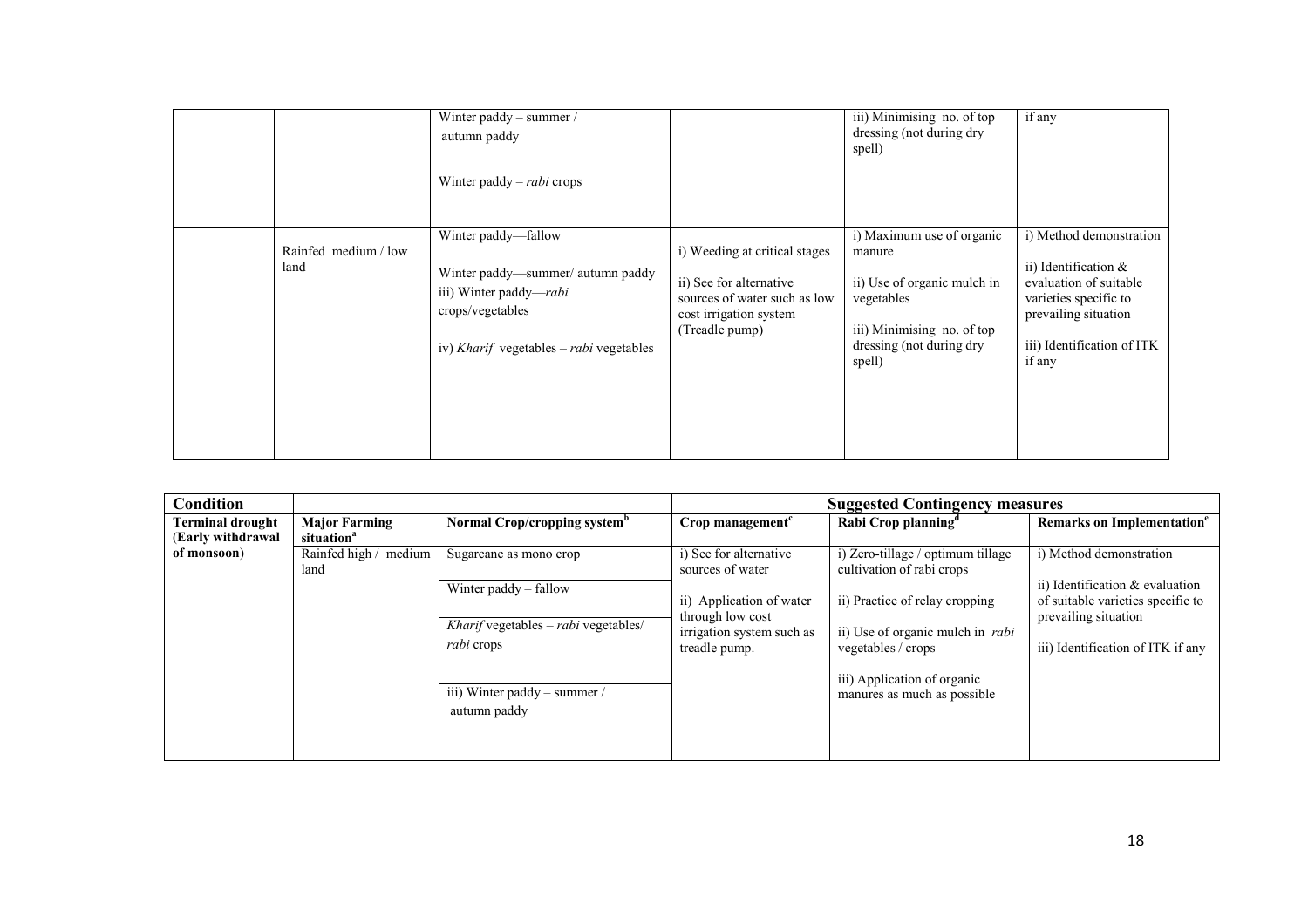|                              | Winter paddy – <i>rabi</i> crops                                                                                                                                 |                                                                                                           |                                                                                                                                                                                                                                                                                                                                                             |                                                                                                                                                                                                                        |
|------------------------------|------------------------------------------------------------------------------------------------------------------------------------------------------------------|-----------------------------------------------------------------------------------------------------------|-------------------------------------------------------------------------------------------------------------------------------------------------------------------------------------------------------------------------------------------------------------------------------------------------------------------------------------------------------------|------------------------------------------------------------------------------------------------------------------------------------------------------------------------------------------------------------------------|
| Rainfed medium / low<br>land | Winter paddy—fallow<br>Winter paddy-summer / autumn<br>paddy<br>Winter paddy— <i>rabi</i> crops/ vegetables<br><i>Kharif</i> vegetables – <i>rabi</i> vegetables | i) See for alternative<br>sources of water<br>ii) Avoid burning of<br>leftovers of paddy after<br>harvest | i) Zero-tillage / optimum tillage<br>cultivation of rabi crops (Relay<br>cropping of lentil, Lathyrus with<br>rice)<br>ii) Avoid burning of leftovers of<br>paddy after harvest &<br>incorporation in the field during<br>ploughing<br>ii) Use of organic mulch in rabi<br>vegetables / crops<br>iii) Application of organic<br>manures as much as possible | i) Identification $\&$ evaluation<br>of suitable varieties specific to<br>prevailing situation<br>ii) Demonstration programme<br>in real field situation for<br>farmers' motivation<br>v) Identification of ITK if any |

#### 2.1.2 . Drought - Irrigated situation-- not applicable

| Condition                                                                           |                                |                                          | <b>Suggested Contingency measures</b>       |                                 |                                                  |
|-------------------------------------------------------------------------------------|--------------------------------|------------------------------------------|---------------------------------------------|---------------------------------|--------------------------------------------------|
|                                                                                     | Major<br>Farming<br>situation  | Normal Crop/cropping system <sup>g</sup> | Change in crop/cropping system <sup>h</sup> | Agronomic measures <sup>i</sup> | <b>Remarks</b> on<br>Implementation <sup>1</sup> |
| Delayed release of water<br>in canals due to low<br>rainfall                        | 1) Farming<br>Situation        | Not applicable                           |                                             |                                 |                                                  |
|                                                                                     | 2) Farming<br><b>Situation</b> | Not applicable                           |                                             |                                 |                                                  |
| <b>Limited release of water</b><br>in canals due to low<br>rainfall                 | 1) Farming<br>Situation        | Not applicable                           |                                             |                                 |                                                  |
| Non release of water in<br>canals under delayed<br>onset of monsoon in<br>catchment | 1) Farming<br>Situation        | Not applicable                           |                                             |                                 |                                                  |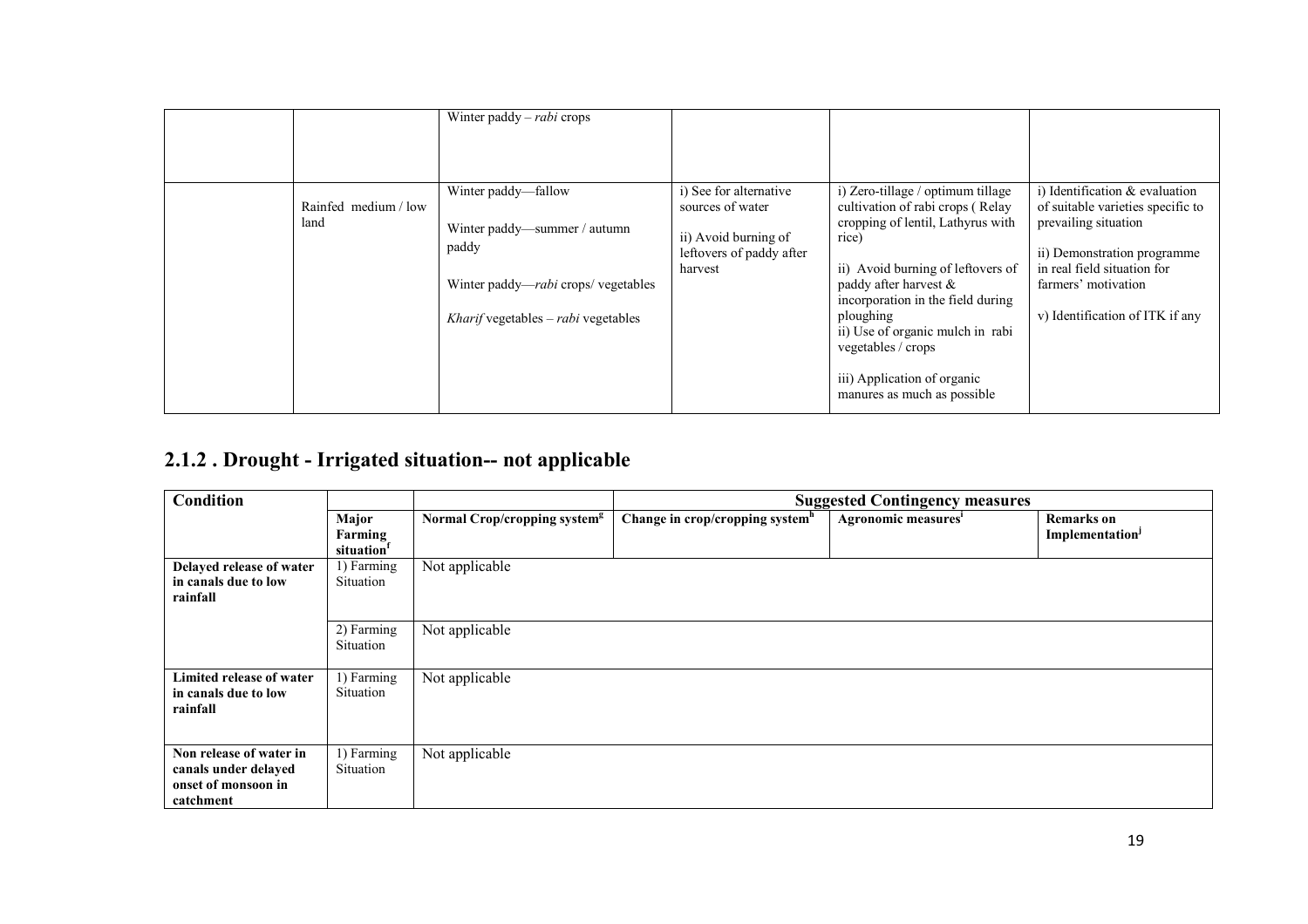| Condition                                                                         |                               |                                                                                                                                                              | <b>Suggested Contingency measures</b>                                                                                                                                                                                                                             |                                                                                                                                                                                                                                                                                                                                                                                                                                     |                                           |
|-----------------------------------------------------------------------------------|-------------------------------|--------------------------------------------------------------------------------------------------------------------------------------------------------------|-------------------------------------------------------------------------------------------------------------------------------------------------------------------------------------------------------------------------------------------------------------------|-------------------------------------------------------------------------------------------------------------------------------------------------------------------------------------------------------------------------------------------------------------------------------------------------------------------------------------------------------------------------------------------------------------------------------------|-------------------------------------------|
|                                                                                   | Major<br>Farming<br>situation | Normal Crop/cropping system <sup>g</sup>                                                                                                                     | Change in crop/cropping system <sup>h</sup>                                                                                                                                                                                                                       | Agronomic measures'                                                                                                                                                                                                                                                                                                                                                                                                                 | Remarks on<br>Implementation <sup>J</sup> |
| Lack of inflows into<br>tanks due to insufficient<br>/delayed onset of<br>monsoon | Upland $/$<br>medium<br>land  | Winter paddy - fallow<br>Kharif vegetables $-$<br>rabi vegetables/ rabi crops<br>Winter paddy – summer /<br>autumn paddy<br>Winter paddy – <i>rabi</i> crops | i) Late sown / transplanted winter<br>paddy – fallow<br>ii) Late sown / transplanted winter<br>paddy – summer / autumn paddy<br>iii) Fallow – kharif oilseeds /<br>pulses—late sown <i>rabi</i> crops<br>iv) Fallow – timely sown <i>rabi</i> crops<br>vegetables | i) Application of organic manures<br>as much s possible<br>ii) Removal of weeds<br>iii) Use of organic mulches<br>iv) Incorporation of crop residues<br>v) Multiple cropping<br>vi) Practice of zero/minimum<br>tillage cultivation<br>vii) Avoidance of use of agro-<br>chemicals during dry spells<br>viii) Measures to minimize<br>percolation loss of water from tank<br>ix) Economic use of water at<br>critical stage of crop |                                           |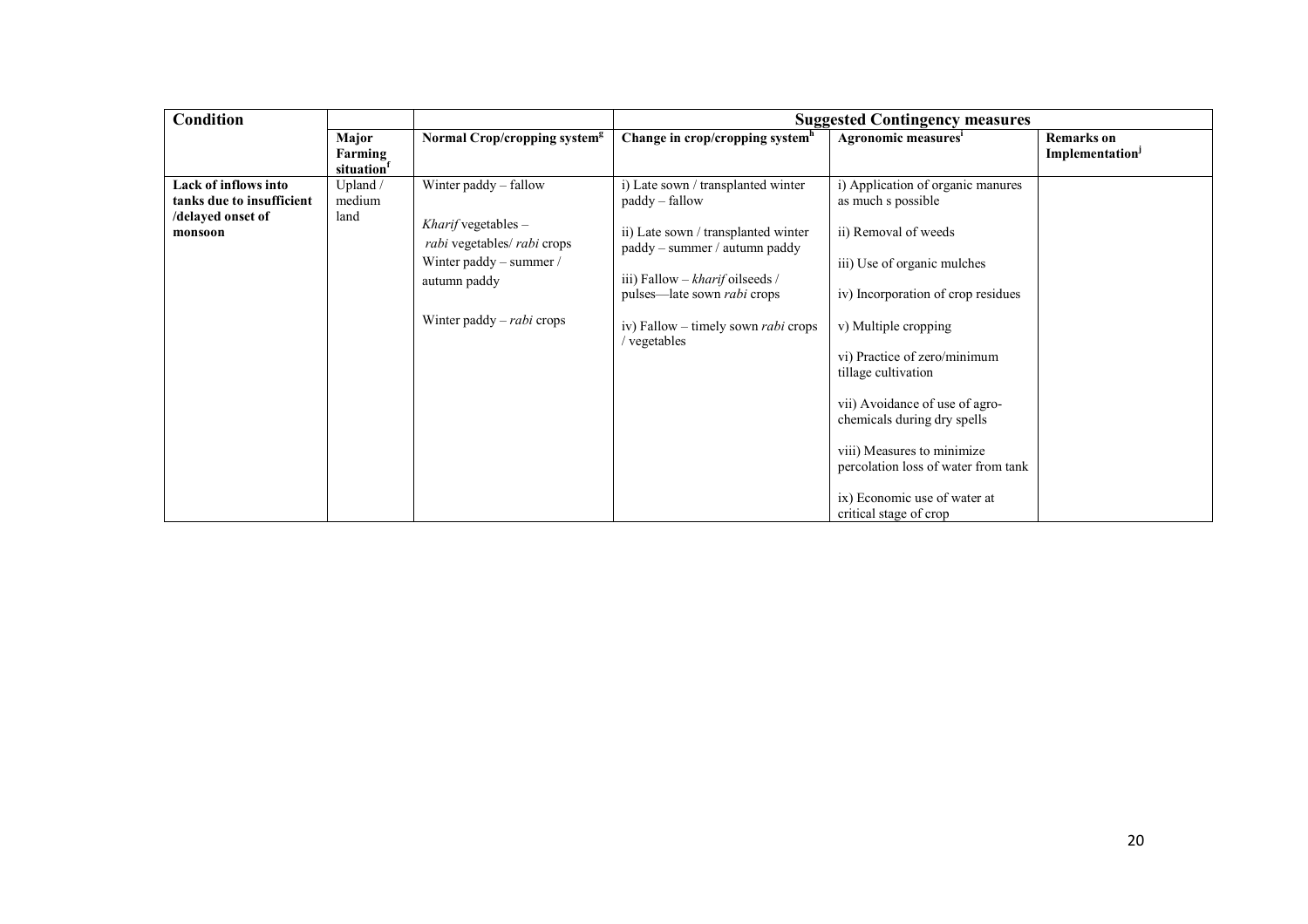| Winter paddy-fallow<br>Medium/<br>low land<br>paddy – fallow                                                                                       | i) Late sown / transplanted winter<br>i) Application of organic manures<br>as much s possible                                                                                                                                                                                                                                                                                                                                                                                                                                                                            |
|----------------------------------------------------------------------------------------------------------------------------------------------------|--------------------------------------------------------------------------------------------------------------------------------------------------------------------------------------------------------------------------------------------------------------------------------------------------------------------------------------------------------------------------------------------------------------------------------------------------------------------------------------------------------------------------------------------------------------------------|
| Winter paddy—summer /<br>autumn paddy<br>Winter paddy— <i>rabi</i> crops/<br>vegetables<br>Kharif vegetables $-rabi$<br>/ vegetables<br>vegetables | ii) Removal of weeds<br>ii) Late sown / transplanted winter<br>paddy - summer / autumn paddy<br>iii) Use of organic mulches<br>iii) Fallow – kharif oilseeds /<br>pulses—late sown <i>rabi</i> crops<br>iv) Incorporation of crop residues<br>v) Multiple cropping<br>iv) Fallow – timely sown <i>rabi</i> crops<br>vi) Practice of zero? minimum<br>tillage cultivation<br>vii) Avoidance of use of agro-<br>chemicals during dry spells<br>viii) Measures to minimize<br>percolation loss of water from tank<br>ix) Economic use of water at<br>critical stage of crop |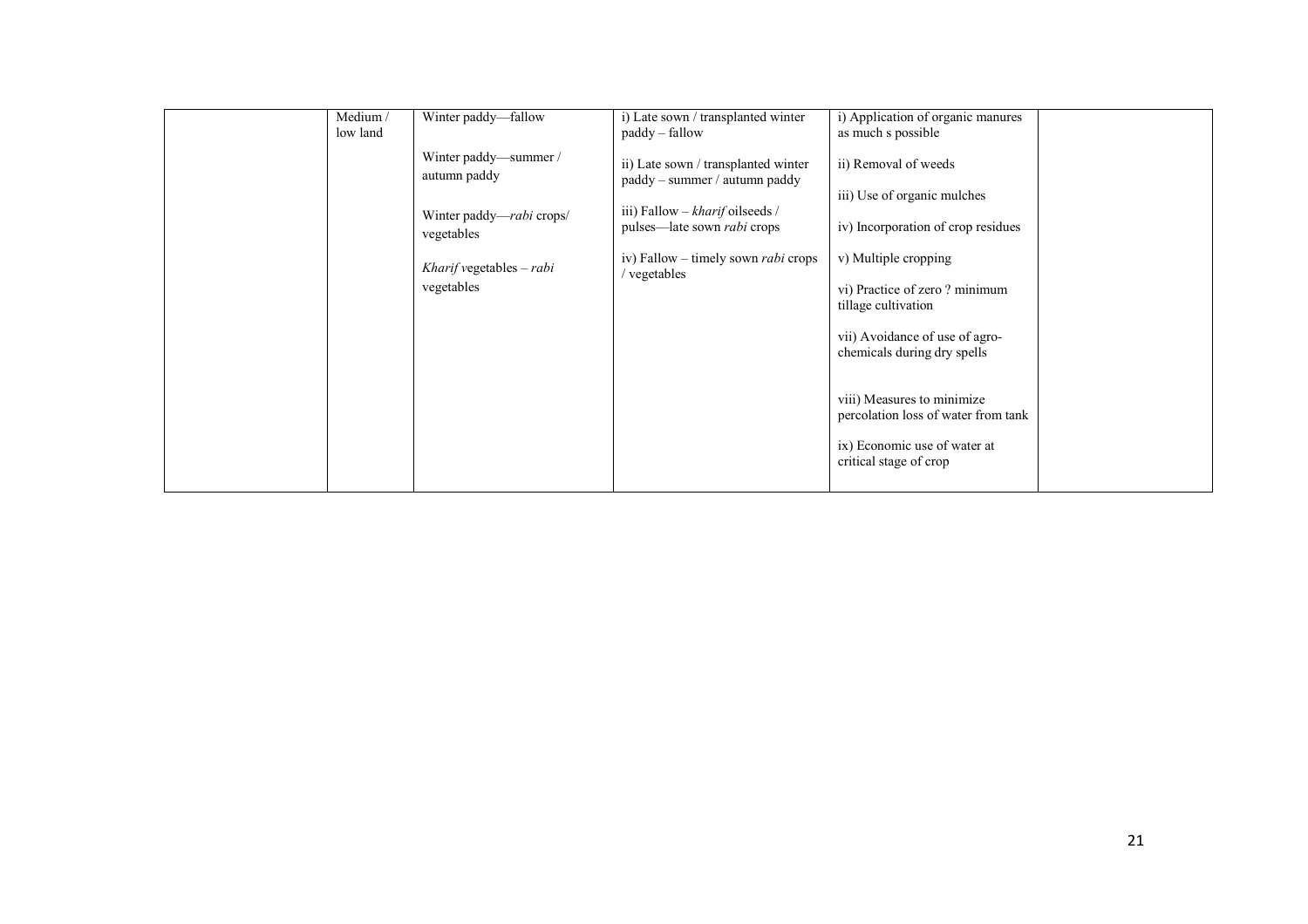| <b>Condition</b>                                       |                                |                                                    | <b>Suggested Contingency measures</b>                                |                                                                   |                                                  |
|--------------------------------------------------------|--------------------------------|----------------------------------------------------|----------------------------------------------------------------------|-------------------------------------------------------------------|--------------------------------------------------|
|                                                        | Major<br>Farming<br>situationf | Normal Crop/cropping system <sup>g</sup>           | Change in crop/cropping system <sup>h</sup>                          | Agronomic measuresi                                               | <b>Remarks</b> on<br>Implementation <sup>j</sup> |
| <b>Insufficient groundwater</b><br>recharge due to low | Upland /<br>medium<br>land     | Winter paddy - fallow                              | i) Late sown / transplanted winter<br>paddy - fallow                 | i) Application of organic manures<br>as much s possible           |                                                  |
| rainfall                                               |                                | Kharif vegetables -<br>rabi vegetables/ rabi crops | ii) Late sown / transplanted winter<br>paddy - summer / autumn paddy | ii) Removal of weeds                                              |                                                  |
|                                                        |                                |                                                    |                                                                      | iii) Use of organic mulches                                       |                                                  |
|                                                        |                                | Winter paddy - summer /<br>autumn paddy            | iii) Fallow - kharif oilseeds /<br>pulses-late sown rabi crops       | iv) Incorporation of crop residues                                |                                                  |
|                                                        |                                | Winter paddy $-$ rabi crops                        | iv) Fallow - timely sown rabi crops<br>/ vegetables                  | v) Multiple cropping                                              |                                                  |
|                                                        |                                |                                                    |                                                                      | vi) Practice of zero / minimum<br>tillage cultivation             |                                                  |
|                                                        |                                |                                                    |                                                                      | vii) Avoidance of use of agro-<br>chemicals during dry spells     |                                                  |
|                                                        |                                |                                                    |                                                                      | viii) Measures to minimize<br>percolation loss of water from well |                                                  |
|                                                        |                                |                                                    |                                                                      | & distribution loss through<br>delivery pipes                     |                                                  |
|                                                        |                                |                                                    |                                                                      | ix) Economic use of water at<br>critical stage of crop            |                                                  |
|                                                        | Medium                         | Winter paddy-fallow                                | i) Late sown / transplanted winter                                   | i) Application of organic manures                                 |                                                  |
|                                                        | $/$ low                        |                                                    | paddy - fallow                                                       | as much s possible<br>ii) Removal of weeds                        |                                                  |
|                                                        | land                           | Winter paddy-summer /<br>autumn paddy              | ii) Late sown / transplanted winter                                  | iii) Use of organic mulches                                       |                                                  |
|                                                        |                                | Winter paddy-rabi crops/                           | paddy – summer / autumn paddy                                        | iv) Incorporation of crop residues                                |                                                  |
|                                                        |                                | vegetables                                         | iii) Fallow - kharif oilseeds /                                      | v) Multiple cropping<br>vi) Practice of zero/minimum              |                                                  |
|                                                        |                                |                                                    | pulses—late sown rabi crops                                          | tillage cultivation                                               |                                                  |
|                                                        |                                | Kharif vegetables $-$ rabi                         |                                                                      | vii) Avoidance of use of agro-                                    |                                                  |
|                                                        |                                | vegetables                                         | iv) Fallow - timely sown rabi crops<br>/ vegetables                  | chemicals during dry spells<br>viii) Measures to minimize         |                                                  |
|                                                        |                                |                                                    |                                                                      | percolation loss of water from well                               |                                                  |
|                                                        |                                |                                                    |                                                                      | & distribution loss through                                       |                                                  |
|                                                        |                                |                                                    |                                                                      | delivery pipes                                                    |                                                  |
|                                                        |                                |                                                    |                                                                      | ix) Economic use of water at<br>critical stage of crop            |                                                  |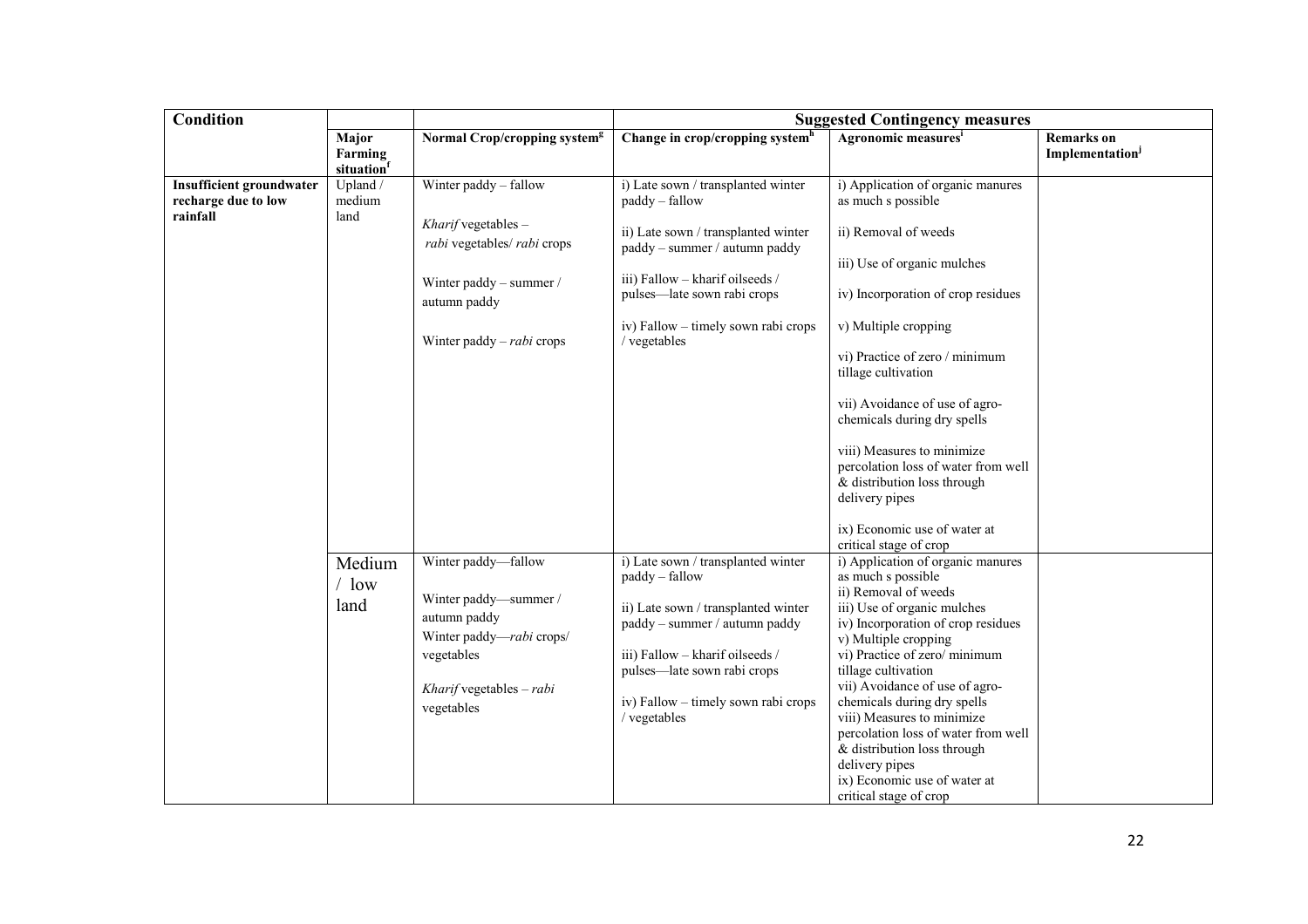#### 2.2 Unusual rains (untimely, unseasonal etc) (for both rainfed and irrigated situations) Not applicable

| Condition                                                         | Suggested contingency measure |                        |                         |                           |
|-------------------------------------------------------------------|-------------------------------|------------------------|-------------------------|---------------------------|
| Continuous high rainfall in a short span leading to water logging | Vegetative stage <sup>k</sup> | <b>Flowering stage</b> | Crop maturity stage $m$ | Post harvest <sup>n</sup> |
| Heavy rainfall with high speed winds in a short span <sup>2</sup> |                               |                        |                         |                           |

| 2.3 Floods:                                         |                                                                                                        |                                                                                                                                                                                                                                                                                                              |                                                                                                                                                                                                  |                                                                                                                                                                                                                         |
|-----------------------------------------------------|--------------------------------------------------------------------------------------------------------|--------------------------------------------------------------------------------------------------------------------------------------------------------------------------------------------------------------------------------------------------------------------------------------------------------------|--------------------------------------------------------------------------------------------------------------------------------------------------------------------------------------------------|-------------------------------------------------------------------------------------------------------------------------------------------------------------------------------------------------------------------------|
| <b>Condition</b>                                    |                                                                                                        |                                                                                                                                                                                                                                                                                                              | <b>Suggested Contingency Measures</b> <sup>0</sup>                                                                                                                                               |                                                                                                                                                                                                                         |
| Transient<br>water<br>logging/partial<br>inundation | Seeding/ nursery stage                                                                                 | Vegetative stage                                                                                                                                                                                                                                                                                             | Reproductive stage                                                                                                                                                                               | At harvest                                                                                                                                                                                                              |
| Crop 1: Rice                                        | -Drain out excess water<br>by clearing the existing<br>drains<br>Pump out excess water if<br>possible. | -Drain out excess water.<br>-Brushing<br>- Need based plant protection<br>measure.<br>-Gap filling with more no of<br>seedling per hill<br>- Replanting /Direct seeding with<br>the photo insensitive short<br>duration variety like Luit (If the<br>crop is totally damaged)<br>-Avoid top dressing of Urea | -Drain out excess water.<br>- Need based plant protection<br>measure.<br>- Direct seeding with the photo<br>insensitive short duration variety<br>like Luit ( If the crop is totally<br>damaged) | -Harvest the crop at<br>physiological maturity stage<br>- Shift the bundles to drier<br>place and Hang the bundles<br>on bamboo line for sun<br>drying<br>-Sun drying of grains to<br>attain proper moisture<br>content |
| Crop 2: Black<br>gram, Green<br>gram, Sesame        | Drain out excess water.<br>Resowing of the crop                                                        | -Drain out excess water.<br>- Need based plant protection<br>measure                                                                                                                                                                                                                                         | -Drain out excess water.<br>- Need based plant protection<br>measure                                                                                                                             | --Harvest the crop at<br>physiological maturity stage<br>- Shift the bundles to drier<br>place like roof top for drying<br>-Sun drying to attain proper<br>moisture level of grains.                                    |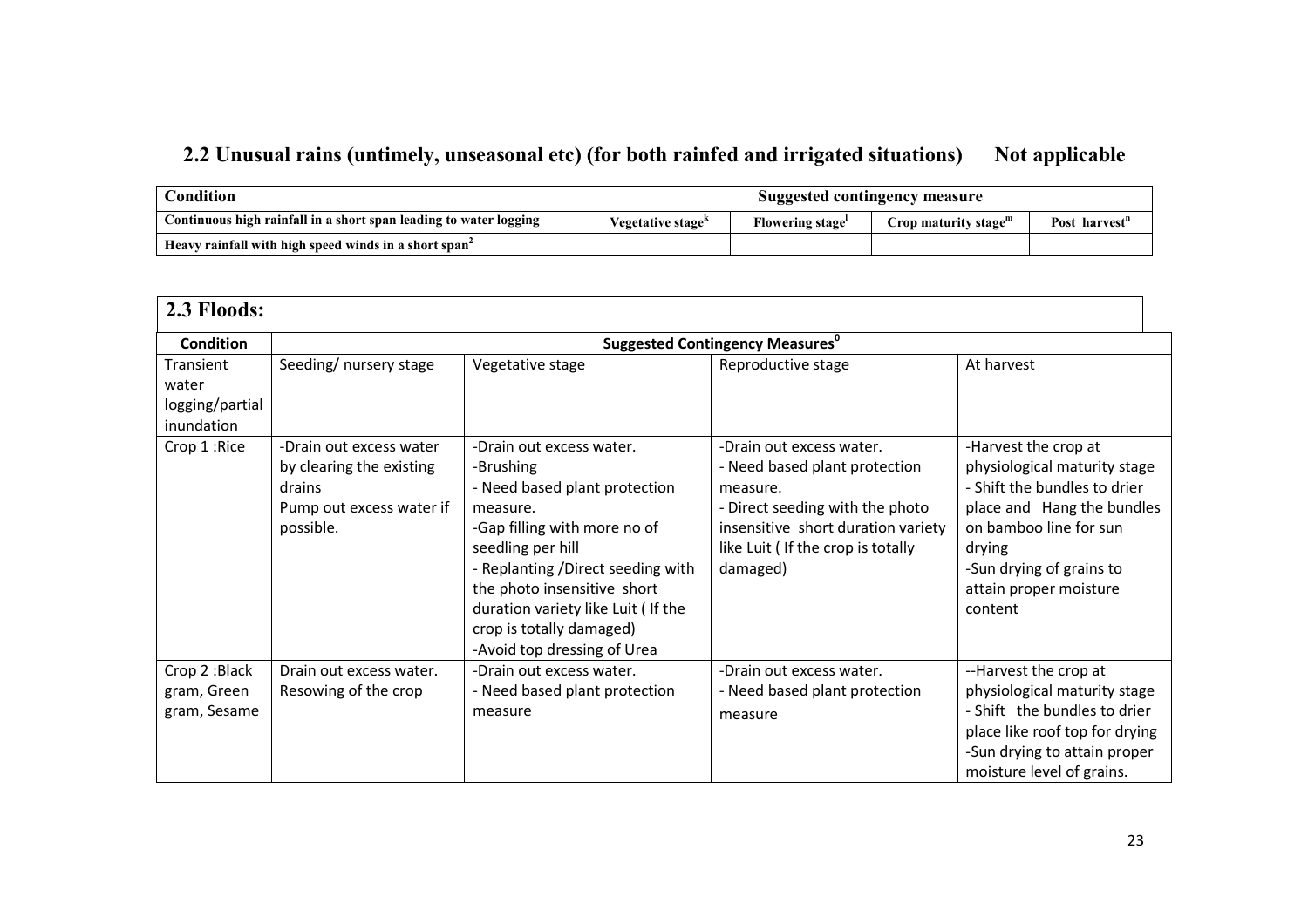|                           | - -                      |                                            |  |  |  |  |  |
|---------------------------|--------------------------|--------------------------------------------|--|--|--|--|--|
| <b>Extreme event type</b> |                          | Suggested contingency measure <sup>r</sup> |  |  |  |  |  |
|                           | Seedling / nursery stage | At harvest                                 |  |  |  |  |  |
| Heat Wave <sup>p</sup>    |                          |                                            |  |  |  |  |  |
| Cold wave <sup>q</sup>    |                          |                                            |  |  |  |  |  |
| Frost                     |                          |                                            |  |  |  |  |  |
| Hailstorm                 |                          |                                            |  |  |  |  |  |
| Cyclone                   |                          |                                            |  |  |  |  |  |

# 2.4 Extreme events: Heat wave / Cold wave/Frost/ Hailstorm /Cyclone: Not Applicable

#### Contingent strategies for Livestock, Poultry & Fisheries

#### 2.5.1 Livestock

| <b>Condition</b>                | <b>Suggested contingency measures</b> |                                                                                                                   |                  |                                                                             |                 |                                                                                      |  |
|---------------------------------|---------------------------------------|-------------------------------------------------------------------------------------------------------------------|------------------|-----------------------------------------------------------------------------|-----------------|--------------------------------------------------------------------------------------|--|
|                                 |                                       | Before the event <sup>s</sup>                                                                                     | During the event |                                                                             | After the event |                                                                                      |  |
| Drought                         |                                       |                                                                                                                   |                  |                                                                             |                 |                                                                                      |  |
| Feed and fodder<br>availability | a.                                    | Increasing animal feed reserves in the<br>district.                                                               | a.               | Feeding of occasional surplus grains or<br>grains damaged during processing | a.              | Cultivation of short duration fodder crops<br>(sorghum, maize)                       |  |
|                                 | b.                                    | Increase cultivation of perennial fodder<br>varieties.                                                            | $\mathbf{b}$ .   | Harvesting $&$ use of all failed field crops<br>as animal feed.             | $b_{\cdot}$     | Providing concentrates to all animals<br>supplementary feed.                         |  |
|                                 | c.                                    | Consideration of a larger area under fodder<br>cultivation.                                                       | c.               | Use of harvested tree/top of fodder as feed<br>for livestock animals.       | c.              | Feeding of molasses                                                                  |  |
|                                 | d.                                    | Selection and plantation of deep rooted,<br>drought tolerant bushes, trees $\&$ grasses for<br>feeding livestock. | d.               | Processing and preservation of fodders as<br>hay $&$ silage                 | d.              | Allowing rest to selected pastures or delay<br>grazing in all pastures periodically. |  |
|                                 | e.                                    | Utilization of waste lands for fodder<br>cultivation.                                                             | e.               | Feeding of UMMB, hay conc, vitamins $\&$<br>mineral mixtures                |                 |                                                                                      |  |
|                                 | f.                                    | Improving yield $&$ quality of non-                                                                               | f.               | Adopting special care and feed                                              |                 |                                                                                      |  |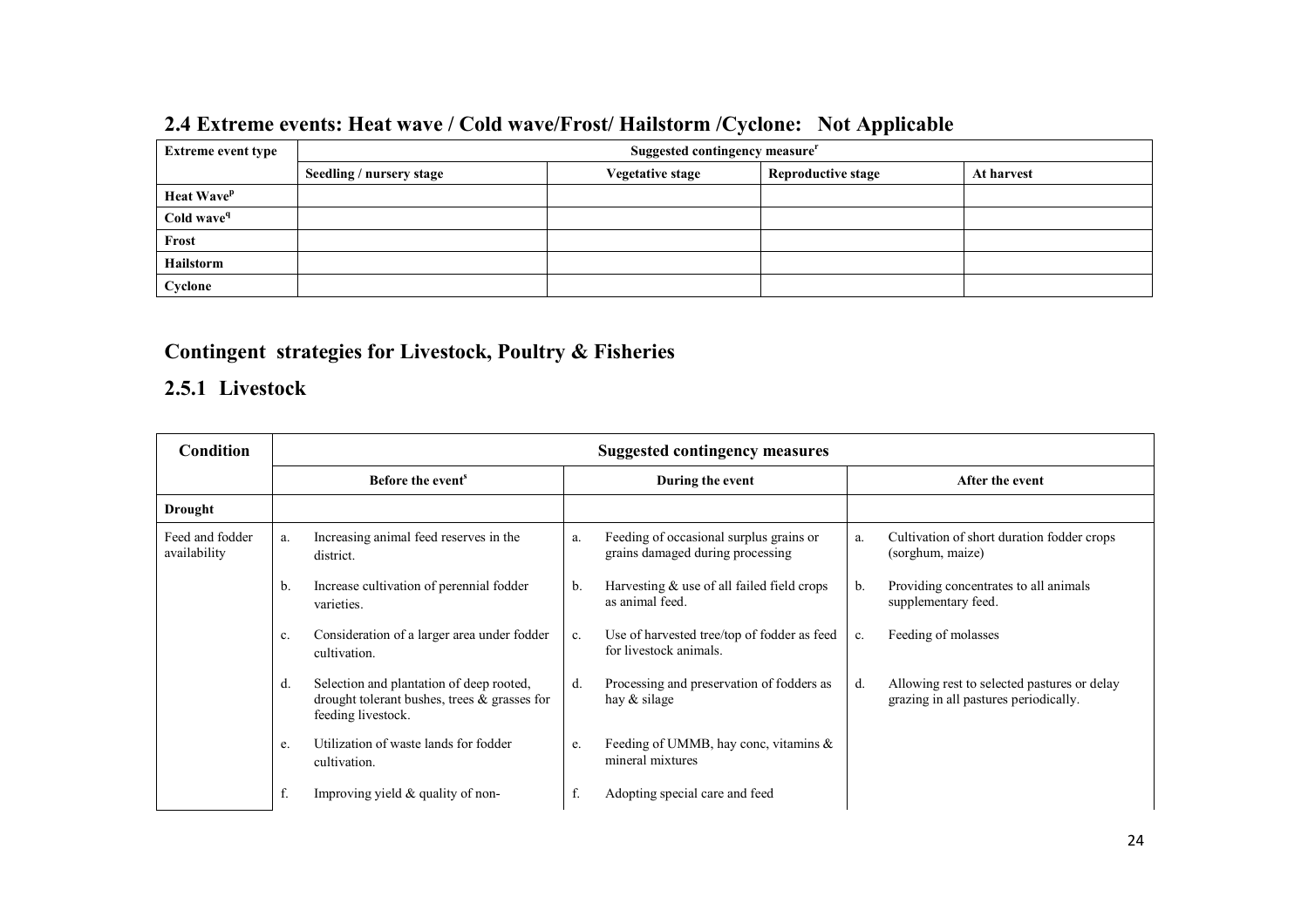|                |    | conventional fodder available in drought<br>prone areas.                                                                                  |    | management measures for lactating,<br>pregnant & productive animals                      |    |                                                                               |
|----------------|----|-------------------------------------------------------------------------------------------------------------------------------------------|----|------------------------------------------------------------------------------------------|----|-------------------------------------------------------------------------------|
|                | g. | Raising drought tolerant perennial                                                                                                        | g. | Feeding of concentrates like oilseed cakes                                               |    |                                                                               |
|                |    | grasses, trees, shrubs & bushes in field<br>boundaries                                                                                    |    | as supplementary feed.                                                                   |    |                                                                               |
|                | h. | Creation of fodder bank and fodder<br>seed banks.                                                                                         | h. | Utilization of crop byproducts like<br>sugarcane tops and bagasse for animal<br>feeding. |    |                                                                               |
|                | i. | Preventing the practice of burning paddy<br>straw, maize stover and sugarcane tress.                                                      | i. | Feeding of Molasses                                                                      |    |                                                                               |
|                | j. | Preservation of processed fodders.                                                                                                        | j. | Use of herbaceous or tree legumes as<br>supplements                                      |    |                                                                               |
|                | k. | Backyard production of Azolla for<br>animal feed.                                                                                         |    |                                                                                          |    |                                                                               |
|                | 1. | Improvement of the cattle feed<br>manufacturing units to cope up with the<br>demand of concentrate feed.                                  |    |                                                                                          |    |                                                                               |
|                | m. | Production of hay and silage                                                                                                              |    |                                                                                          |    |                                                                               |
|                | 0. | Balancing animal numbers with available<br>feed resources and reducing animal<br>numbers through destocking of<br>unproductive livestock. |    |                                                                                          |    |                                                                               |
|                | p. | Maintenance of emergency pastures that<br>can only be used during the emergency.                                                          |    |                                                                                          |    |                                                                               |
| Drinking water | a. | Identification of natural water resources and<br>their use in a planned way.                                                              | a. | Prevent water wastage                                                                    | a. | Identification of place/ area for establishment<br>of drinking water reserves |
|                | b. | Creation of water reserves in grazing land.                                                                                               | b. | Prevent wallowing by animals in water<br>bodies/resources                                |    |                                                                               |
|                | c. | Rain water harvesting for water                                                                                                           |    |                                                                                          |    |                                                                               |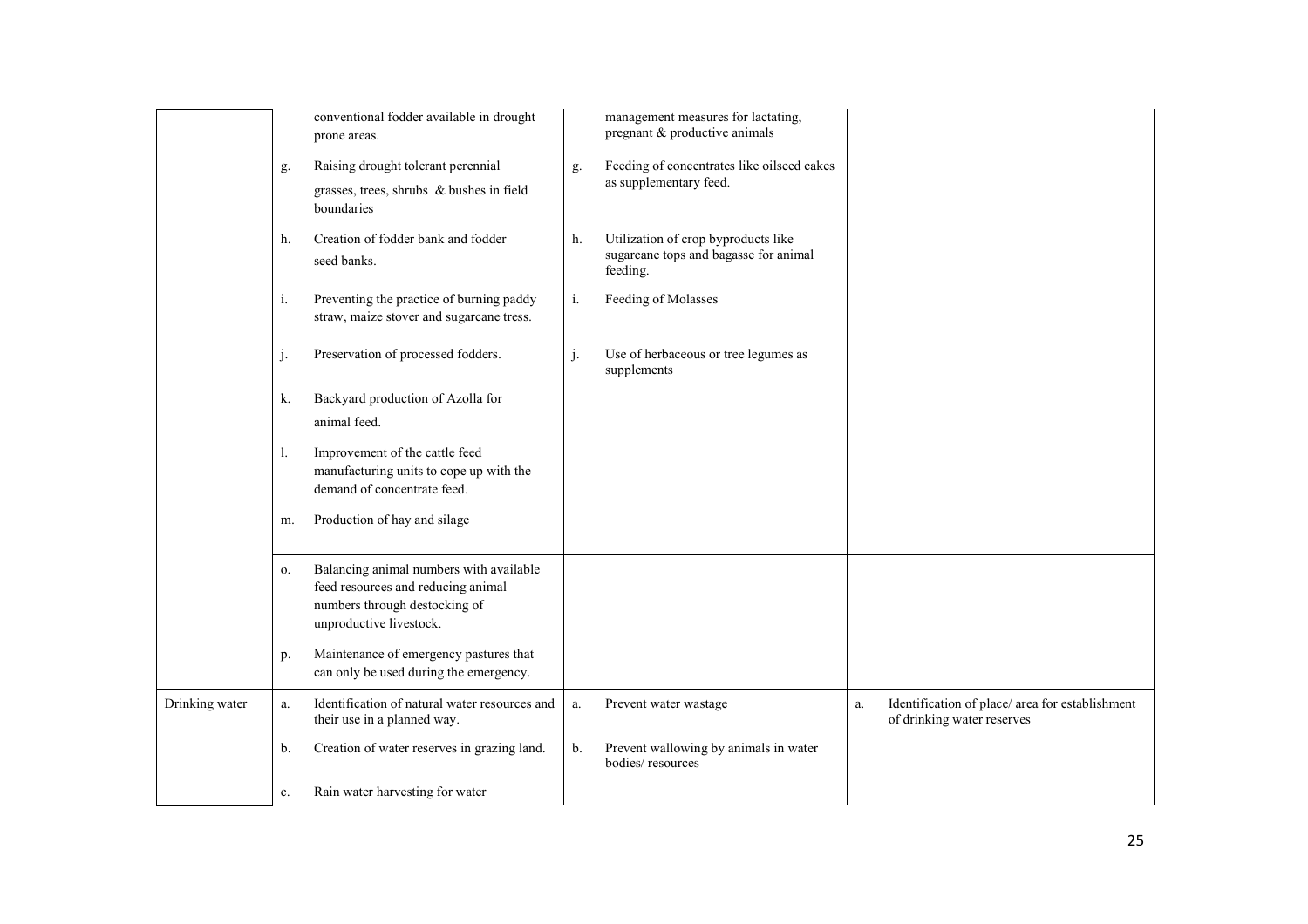|                                     |    | conservation.                                                                                                                |               |                                                                                                                               |    |                                                                                                                          |
|-------------------------------------|----|------------------------------------------------------------------------------------------------------------------------------|---------------|-------------------------------------------------------------------------------------------------------------------------------|----|--------------------------------------------------------------------------------------------------------------------------|
|                                     | d. | Improvement of natural pastures/ grazing<br>land by in situ rain water conservation                                          |               |                                                                                                                               |    |                                                                                                                          |
|                                     | e. | Use of drip irrigation in agriculture to<br>prevent wastage of ground water.                                                 |               |                                                                                                                               |    |                                                                                                                          |
| Health and<br>disease<br>management | a. | Prompt recognition of endemic animal<br>diseases and timely vaccination against<br>them.                                     | a.            | Prompt response in emergencies to save<br>the lives of productive livestock.                                                  | a. | Organizing need based animal health camps.                                                                               |
|                                     | b. | Regular de-worming of animals to<br>minimize the parasitic burden and improve<br>the productivity of farm livestock.         | $\mathbf b$ . | Organizing mass animal health camps<br>wherever necessary.                                                                    | b. | Organizing mass animal de-worming camps                                                                                  |
|                                     | c. | Popularizing the concept of animal<br>insurance and its implementation.                                                      | c.            | Vaccination of animals against all the<br>endemic diseases.                                                                   | c. | Minimizing cases of anestrous and repeat<br>breeding in productive animals by organizing<br>mass animal fertility camps. |
|                                     | d. | Constituting efficient team of workers to act<br>as a Rapid Action Force during emergencies                                  | d.            | Providing anthelmentics and mineral<br>mixtures to productive animals.                                                        | d. | Vaccination of animals against endemic<br>diseases.                                                                      |
|                                     | e. | Collaboration of the district veterinary<br>officials to handle endemic animal diseases.                                     | e.            | Balanced feeding of the productive<br>animals by inclusion of suitable<br>concentrates to maintain sound health<br>condition. | e. | Culling of unproductive livestock to improve<br>economic status of livestock owners.                                     |
|                                     | f. | Creation of repositories to store a sizeable<br>stock of veterinary medicines for<br>emergencies.                            | f.            | Segregation of suspicious and disease<br>animals from the herd and their early<br>treatment.                                  |    |                                                                                                                          |
|                                     | g. | Provision for preservation of thermolabile<br>animal and poultry vaccines with<br>maintenance of the cold chain.             | g.            | Regular health monitoring of the animal<br>herd within the endemic areas.                                                     |    |                                                                                                                          |
|                                     | h. | Provision for maximizing the use of<br>thermostable animal and poultry vaccines<br>which are often handy at the field level. |               |                                                                                                                               |    |                                                                                                                          |
|                                     | i. | Establishing well-organized quarantine<br>facilities for disease suspected and affected<br>animals.                          |               |                                                                                                                               |    |                                                                                                                          |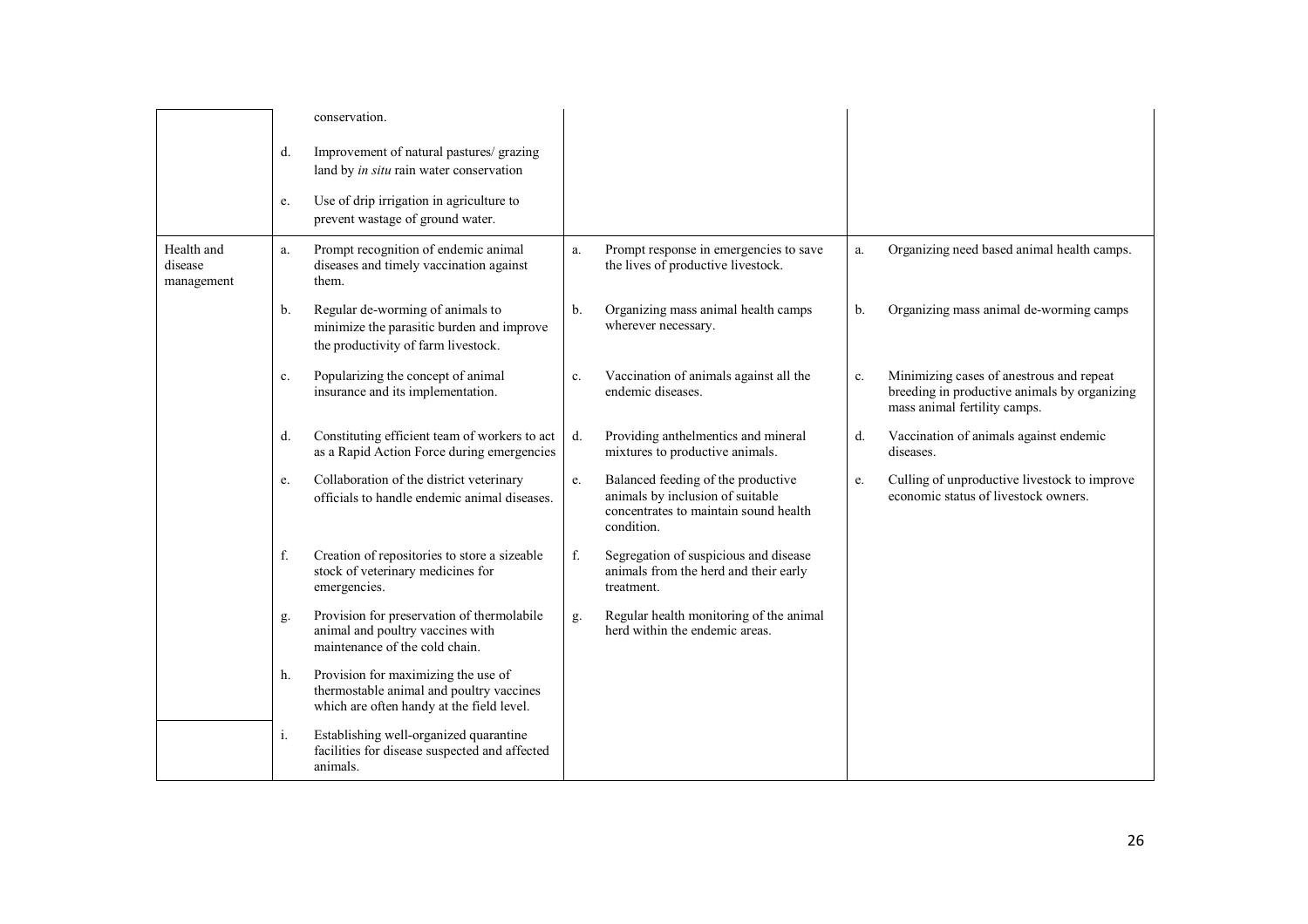| <b>Floods</b>                       |          |          |          |
|-------------------------------------|----------|----------|----------|
| Feed and fodder<br>availability     |          | $\rm NA$ | $\rm NA$ |
| Drinking water                      | NA       |          |          |
| Health and<br>disease<br>management |          |          |          |
| Cyclone                             |          |          |          |
| Feed and fodder<br>availability     |          |          |          |
| Drinking water                      |          |          |          |
| Health and<br>disease<br>management | $\rm NA$ | $\rm NA$ | $\rm NA$ |
| Heat wave and<br>cold wave          |          |          |          |
| Shelter/environm<br>ent management  |          |          |          |
| Health and<br>disease<br>management |          |          |          |

s based on forewarning wherever available

#### 2.5.2. Poultry

| ondition' | Suggested contingency measures | Convergence/linkages with |                 |                          |
|-----------|--------------------------------|---------------------------|-----------------|--------------------------|
|           | Before the event <sup>a</sup>  | During the event          | After the event | ongoing programs, if any |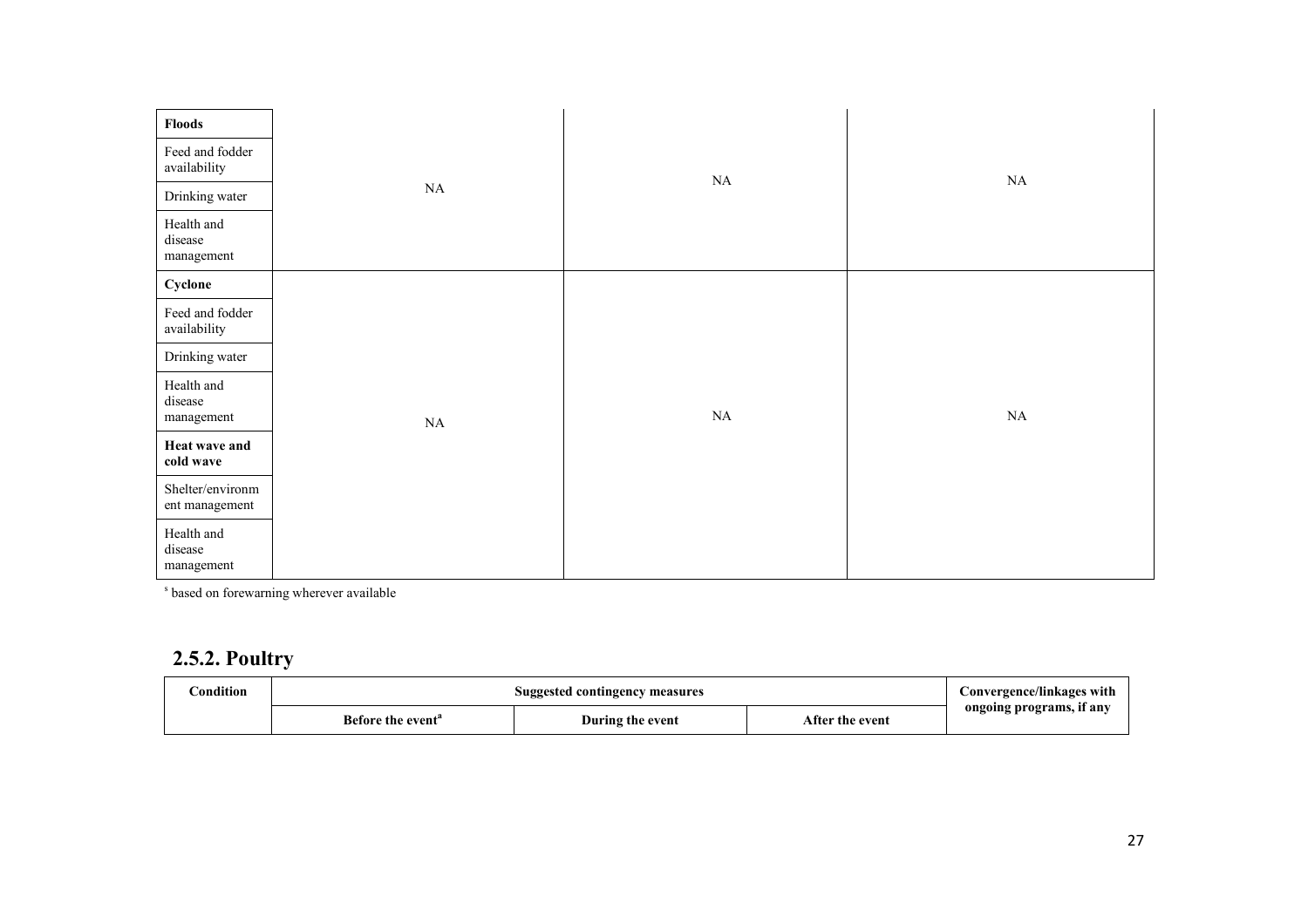| <b>Drought</b>                      |                                                                                                                                                                                                                                                                                                                                                                                                                                                                    |                                                                                                                                                                                                                                                                                                                                                                                                                                                                                              |                                                                                                                                                                                                                                                                                                                                                                                       |                                                      |
|-------------------------------------|--------------------------------------------------------------------------------------------------------------------------------------------------------------------------------------------------------------------------------------------------------------------------------------------------------------------------------------------------------------------------------------------------------------------------------------------------------------------|----------------------------------------------------------------------------------------------------------------------------------------------------------------------------------------------------------------------------------------------------------------------------------------------------------------------------------------------------------------------------------------------------------------------------------------------------------------------------------------------|---------------------------------------------------------------------------------------------------------------------------------------------------------------------------------------------------------------------------------------------------------------------------------------------------------------------------------------------------------------------------------------|------------------------------------------------------|
| Shortage of feed<br>ingredients     | i) Culling of unproductive poultry for<br>efficient utilization of poultry feed.                                                                                                                                                                                                                                                                                                                                                                                   | i) Supplementation of household grains<br>to poultry.                                                                                                                                                                                                                                                                                                                                                                                                                                        | i) Supplementation of household<br>grains to the birds.                                                                                                                                                                                                                                                                                                                               | i) Various training<br>programmes                    |
|                                     | ii) Storage of household grains like<br>broken rice, maize, pulses, oilseeds etc.                                                                                                                                                                                                                                                                                                                                                                                  | ii) Supplementation of shell girit/<br>calcium to the laying birds                                                                                                                                                                                                                                                                                                                                                                                                                           | ii) Use of good quality poultry<br>feed to obtain optimum growth                                                                                                                                                                                                                                                                                                                      | ii) OFTs & FLDs                                      |
|                                     | iii) Use of good quality poultry feed to<br>obtain optimum growth, body weight<br>gain and productivity.                                                                                                                                                                                                                                                                                                                                                           | iii) Utilization of kitchen wastes for<br>feeding small sized backyard poultry<br>flocks                                                                                                                                                                                                                                                                                                                                                                                                     | iii) Proper storage of poultry<br>feed.                                                                                                                                                                                                                                                                                                                                               |                                                      |
|                                     |                                                                                                                                                                                                                                                                                                                                                                                                                                                                    | iv) Prompt marketing of the meat type<br>birds with optimum body weight gain.                                                                                                                                                                                                                                                                                                                                                                                                                |                                                                                                                                                                                                                                                                                                                                                                                       |                                                      |
|                                     |                                                                                                                                                                                                                                                                                                                                                                                                                                                                    | v) Selling of poultry wastes and gunny<br>bags to contribute for the feed costs.                                                                                                                                                                                                                                                                                                                                                                                                             |                                                                                                                                                                                                                                                                                                                                                                                       |                                                      |
|                                     |                                                                                                                                                                                                                                                                                                                                                                                                                                                                    | vi) Minimizing the feed wastage.                                                                                                                                                                                                                                                                                                                                                                                                                                                             |                                                                                                                                                                                                                                                                                                                                                                                       |                                                      |
| Drinking water                      | i) Rain water harvesting.                                                                                                                                                                                                                                                                                                                                                                                                                                          | i) Judicious use of drinking water.                                                                                                                                                                                                                                                                                                                                                                                                                                                          | i) Providing water ad-libitum.                                                                                                                                                                                                                                                                                                                                                        | i) Training programmes.                              |
|                                     | ii) Provision for storage of drinking<br>water.                                                                                                                                                                                                                                                                                                                                                                                                                    | ii) Minimizing wastage of drinking<br>water.                                                                                                                                                                                                                                                                                                                                                                                                                                                 | ii) Developing drinking water<br>storage facilities.                                                                                                                                                                                                                                                                                                                                  |                                                      |
|                                     | iii) Utilization of ground water reserves<br>for drinking purposes after purification.                                                                                                                                                                                                                                                                                                                                                                             |                                                                                                                                                                                                                                                                                                                                                                                                                                                                                              |                                                                                                                                                                                                                                                                                                                                                                                       |                                                      |
| Health and<br>disease<br>management | i) Culling of weak and diseased birds.<br>ii) Timely de-worming.<br>iii) Vaccination against endemic diseases<br>especially Ranikhet disease.<br>iv) Insurance of birds.<br>v) Arrangement of brooding facilities for<br>young chicks.<br>vi) Construction of good quality poultry<br>houses or farms to minimize disease<br>incidences and to avoid predation by<br>carnivores.<br>vii) Proper waste disposal system in<br>poultry farms possessing large flocks. | i) Regular supplementation of<br>necessary vitamins to the birds for<br>improving productivity.<br>ii) Immediate segregation of disease<br>affected and suspicious birds from the<br>flock.<br>iii) Maintenance of proper hygiene and<br>sanitation in the commercial poultry<br>farms.<br>iv) Regular cleaning of poultry houses<br>to minimize disease incidence.<br>v) Restricting trade of poultry, poultry<br>meat and eggs during outbreak of a<br>disease having potential to take an | i) Maintenance of proper hygiene<br>and sanitation in the poultry<br>sheds.<br>ii) Disposal of dead birds by<br>burning or by deep burial with<br>lime in pits of optimum sizes.<br>iii) Timely vaccination of all the<br>birds.<br>iv) Culling of unproductive<br>poultry.<br>vii) Timely marketing of meat<br>type poultry and poultry eggs to<br>minimize losses due to mortality. | i) Various training<br>programmes<br>ii) OFTs & FLDs |
|                                     | vii) Provision for balanced feeding of                                                                                                                                                                                                                                                                                                                                                                                                                             | epidemic form.e.g. Bird flu.                                                                                                                                                                                                                                                                                                                                                                                                                                                                 |                                                                                                                                                                                                                                                                                                                                                                                       |                                                      |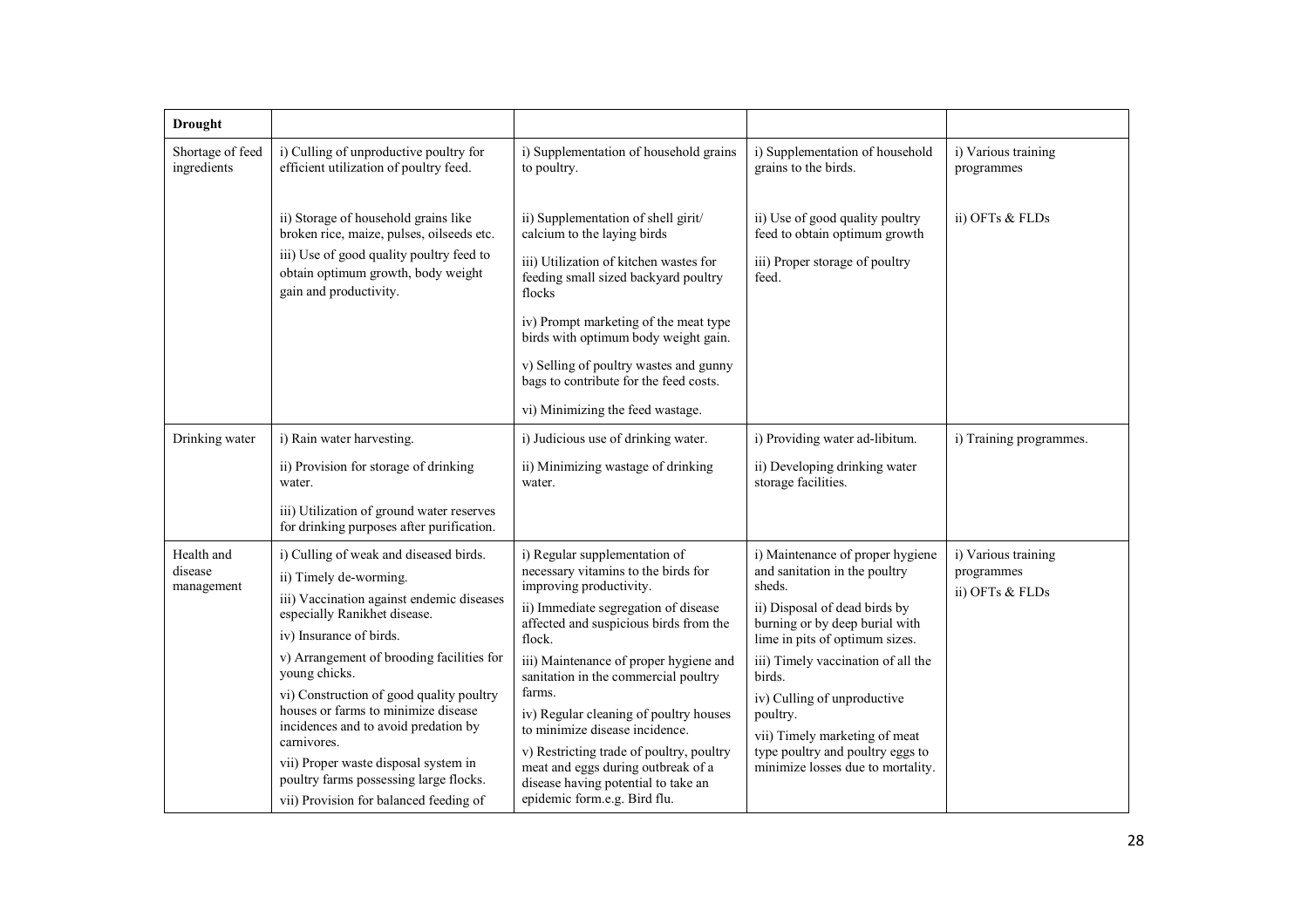|                                       | productive birds. | vi) Restriction against needless<br>movement of individuals in the farm<br>premises.<br>vii) Use of fly proof netting in poultry |    |    |
|---------------------------------------|-------------------|----------------------------------------------------------------------------------------------------------------------------------|----|----|
|                                       |                   | sheds to prevent arthropod borne<br>diseases.                                                                                    |    |    |
|                                       |                   | viii) Use of foot baths in front of the<br>farm entrance to minimize disease<br>transmission.                                    |    |    |
| Floods                                |                   |                                                                                                                                  |    |    |
| Shortage of feed<br>ingredients       |                   |                                                                                                                                  |    |    |
| Drinking water                        |                   |                                                                                                                                  |    |    |
| Health and<br>disease<br>management   |                   |                                                                                                                                  |    |    |
| Cyclone                               |                   |                                                                                                                                  |    |    |
| Shortage of feed<br>ingredients       |                   | NA                                                                                                                               | NA | NA |
| Drinking water                        | $\rm NA$          |                                                                                                                                  |    |    |
| Health and<br>disease<br>management   |                   |                                                                                                                                  |    |    |
| <b>Heat wave and</b><br>cold wave     |                   |                                                                                                                                  |    |    |
| Shelter/environ<br>ment<br>management |                   |                                                                                                                                  |    |    |
| Health and<br>disease<br>management   |                   |                                                                                                                                  |    |    |

<sup>a</sup> based on forewarning wherever available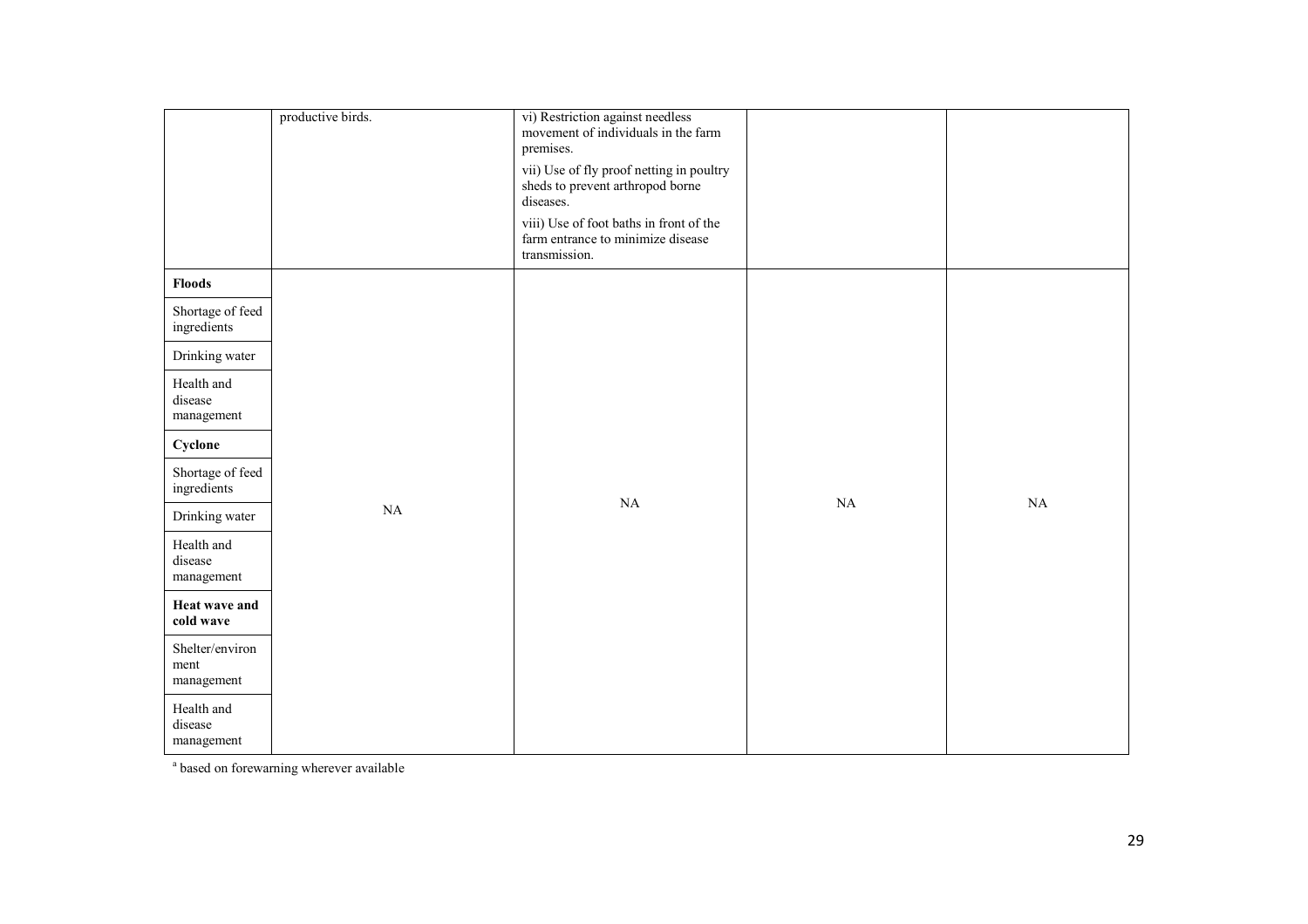#### 2.5.3 Fisheries/ Aquaculture

| Condition                                                               | <b>Suggested contingency measures</b>                                                                                                                                      |                                                                                                                                                                |                                                                                                                                              |  |  |  |
|-------------------------------------------------------------------------|----------------------------------------------------------------------------------------------------------------------------------------------------------------------------|----------------------------------------------------------------------------------------------------------------------------------------------------------------|----------------------------------------------------------------------------------------------------------------------------------------------|--|--|--|
|                                                                         | <b>Before the event</b>                                                                                                                                                    | During the event                                                                                                                                               | After the event                                                                                                                              |  |  |  |
| 1) Drought                                                              |                                                                                                                                                                            |                                                                                                                                                                |                                                                                                                                              |  |  |  |
| A. Capture                                                              |                                                                                                                                                                            |                                                                                                                                                                |                                                                                                                                              |  |  |  |
| Marine                                                                  | NA                                                                                                                                                                         | <b>NA</b>                                                                                                                                                      | NA                                                                                                                                           |  |  |  |
| Inland                                                                  |                                                                                                                                                                            |                                                                                                                                                                |                                                                                                                                              |  |  |  |
| (i) Shallow water depth due to insufficient<br>rains/inflow             |                                                                                                                                                                            |                                                                                                                                                                |                                                                                                                                              |  |  |  |
| (ii) Changes in water quality                                           |                                                                                                                                                                            |                                                                                                                                                                |                                                                                                                                              |  |  |  |
| (iii) Any other                                                         |                                                                                                                                                                            |                                                                                                                                                                |                                                                                                                                              |  |  |  |
| <b>B.</b> Aquaculture                                                   |                                                                                                                                                                            |                                                                                                                                                                |                                                                                                                                              |  |  |  |
| (i) Shallow water in ponds due to<br>insufficient rains/inflow          | i) Capturing some amount of fishes<br>and keeping few to minimize<br>quantity of fishes in the pond<br>ii) Digging of ponds to increase depth                              | i) Digging of ponds/ middle of ponds                                                                                                                           |                                                                                                                                              |  |  |  |
|                                                                         | iii) Follow measures like addition of<br>cow dung etc. to stop/minimize<br>downward percolation of water<br>iv) Enquiring alternative water<br>sources to add to the ponds | to increase depth for saving life of the<br>fishes<br>ii) Add water to the ponds from<br>alternative source if available<br>iii) Minimizing quantity of fishes | i) Cleaning and digging of ponds to<br>increase depth<br>ii) Use of clay material in pond beds to<br>minimize water loss through percolation |  |  |  |
| (ii) Impact of salt load build up in ponds /<br>change in water quality |                                                                                                                                                                            |                                                                                                                                                                |                                                                                                                                              |  |  |  |
| (iii) Any other                                                         |                                                                                                                                                                            |                                                                                                                                                                |                                                                                                                                              |  |  |  |
| 2) Floods                                                               |                                                                                                                                                                            |                                                                                                                                                                |                                                                                                                                              |  |  |  |
| A. Capture                                                              |                                                                                                                                                                            |                                                                                                                                                                |                                                                                                                                              |  |  |  |
| Marine                                                                  | <b>NA</b>                                                                                                                                                                  | NA                                                                                                                                                             | NA                                                                                                                                           |  |  |  |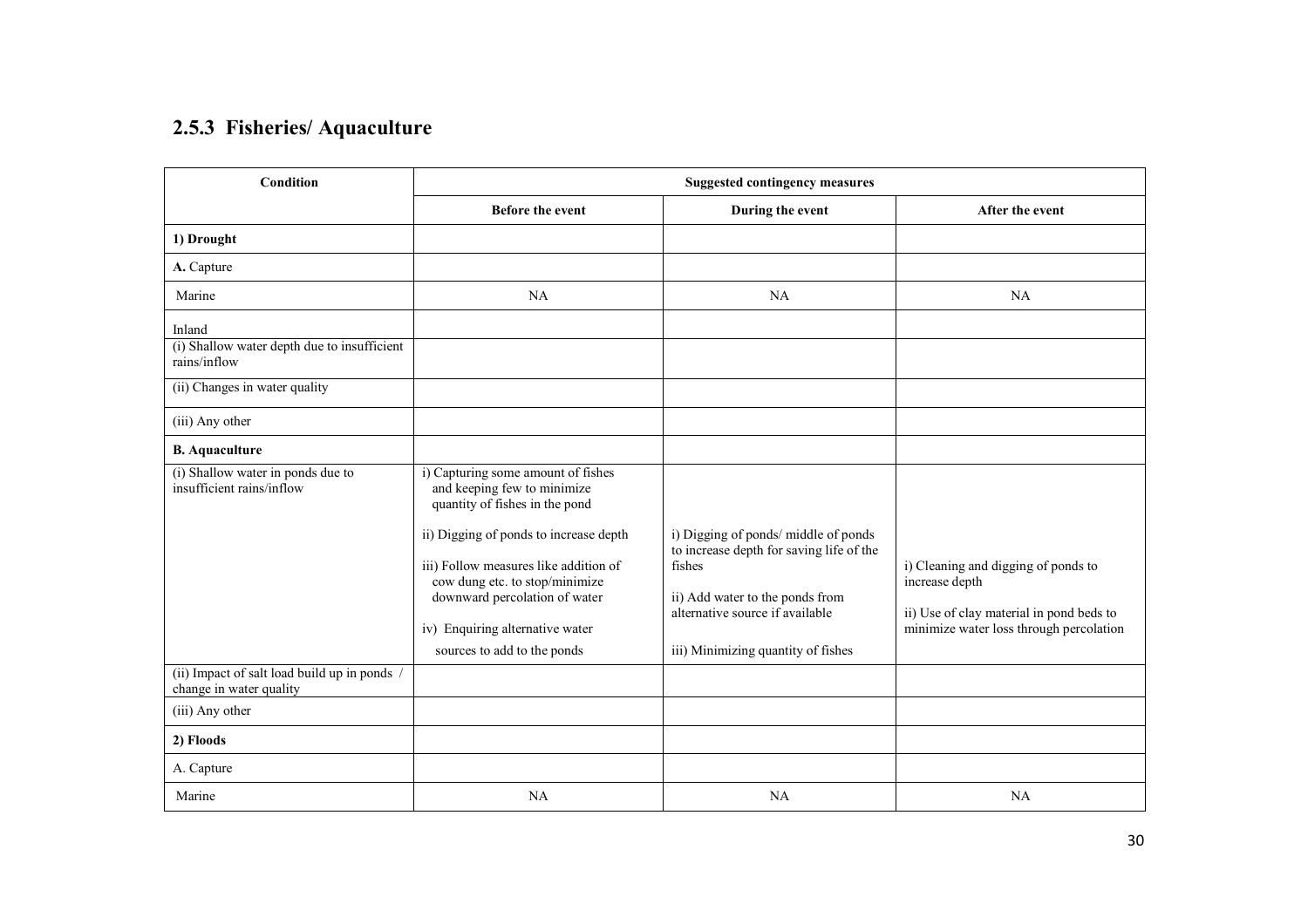| Inland                                                          |                                                                       |                                                                            |                                                                                                        |
|-----------------------------------------------------------------|-----------------------------------------------------------------------|----------------------------------------------------------------------------|--------------------------------------------------------------------------------------------------------|
| (i) Average compensation paid due to loss<br>of human life      |                                                                       |                                                                            |                                                                                                        |
| (ii) No. of boats / nets/damaged                                |                                                                       |                                                                            |                                                                                                        |
| (iii) No.of houses damaged                                      |                                                                       |                                                                            |                                                                                                        |
| (iv) Loss of stock                                              |                                                                       |                                                                            |                                                                                                        |
| (v) Changes in water quality                                    |                                                                       |                                                                            |                                                                                                        |
| (vi) Health and diseases                                        |                                                                       |                                                                            |                                                                                                        |
| <b>B.</b> Aquaculture                                           |                                                                       |                                                                            |                                                                                                        |
| (i) Inundation with flood water                                 | Dyke should be strongly constructed<br>above the maximum flood level. | Encircling the fishery with fish net to<br>prevent the escaping of fishes. | Dyke should be renovated strongly above<br>the maximum flood level.                                    |
| (ii) Water contamination and changes in<br>water quality        | Dyke should be strongly constructed<br>above the maximum flood level. | Use disinfectant                                                           | Use disinfectant, Remove all unwanted<br>exotic fishes                                                 |
| (iii) Health and diseases                                       | Provided vitamin, mineral with feed,                                  | Provided vitamin, mineral, protein with<br>feed, use bactericide           | Use bactericide and disinfectant and feed<br>with balance diets.                                       |
| (iv) Loss of stock and inputs (feed,<br>chemicals etc)          | Dyke should be strongly constructed<br>above the maximum flood level. | Catch the some amount of fishes to<br>reduce the stock.                    | Dyke should be strongly renovated and<br>apply disinfectant and fish out the<br>unwanted exotic fishes |
| (v) Infrastructure damage (pumps,<br>aerators, huts etc)        |                                                                       |                                                                            |                                                                                                        |
| (vi) Any other                                                  |                                                                       |                                                                            |                                                                                                        |
| 3. Cyclone / Tsunami                                            |                                                                       |                                                                            |                                                                                                        |
| A. Capture                                                      |                                                                       |                                                                            |                                                                                                        |
| Marine                                                          | NA                                                                    | NA                                                                         | NA                                                                                                     |
| (i) Average compensation paid due to loss<br>of fishermen lives |                                                                       |                                                                            |                                                                                                        |
| (ii) Avg. no. of boats / nets/damaged                           |                                                                       |                                                                            |                                                                                                        |
| (iii) Avg. no. of houses damaged                                |                                                                       |                                                                            |                                                                                                        |
| Inland                                                          |                                                                       |                                                                            |                                                                                                        |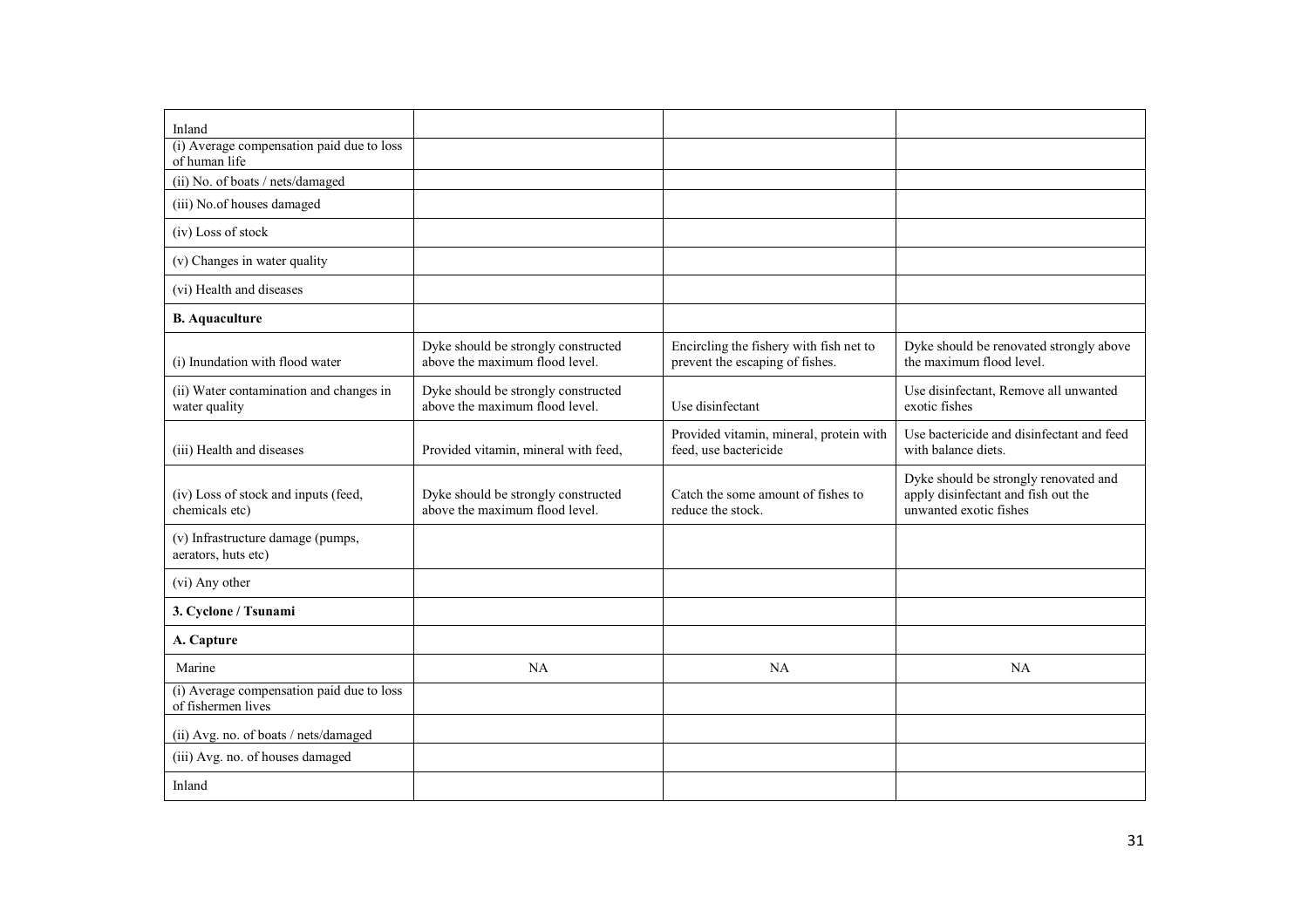| <b>B.</b> Aquaculture                                                 |    |    |           |
|-----------------------------------------------------------------------|----|----|-----------|
| (i) Overflow / flooding of ponds                                      |    |    |           |
| (ii) Changes in water quality (fresh water /<br>brackish water ratio) |    |    |           |
| (iii) Health and diseases                                             |    |    |           |
| (iv) Loss of stock and inputs (feed,<br>chemicals etc)                |    |    |           |
| (v) Infrastructure damage (pumps,<br>aerators, shelters/huts etc)     |    |    |           |
| (vi) Any other                                                        |    |    |           |
| 4. Heat wave and cold wave                                            |    |    |           |
| A. Capture                                                            |    |    |           |
| Marine                                                                | NA | NA | <b>NA</b> |
| Inland                                                                |    |    |           |
| <b>B.</b> Aquaculture                                                 |    |    |           |
| (i) Changes in pond environment (water<br>quality)                    |    |    |           |
| (ii) Health and Disease management                                    |    |    |           |
| (iii) Any other                                                       |    |    |           |

<sup>a</sup> based on forewarning wherever available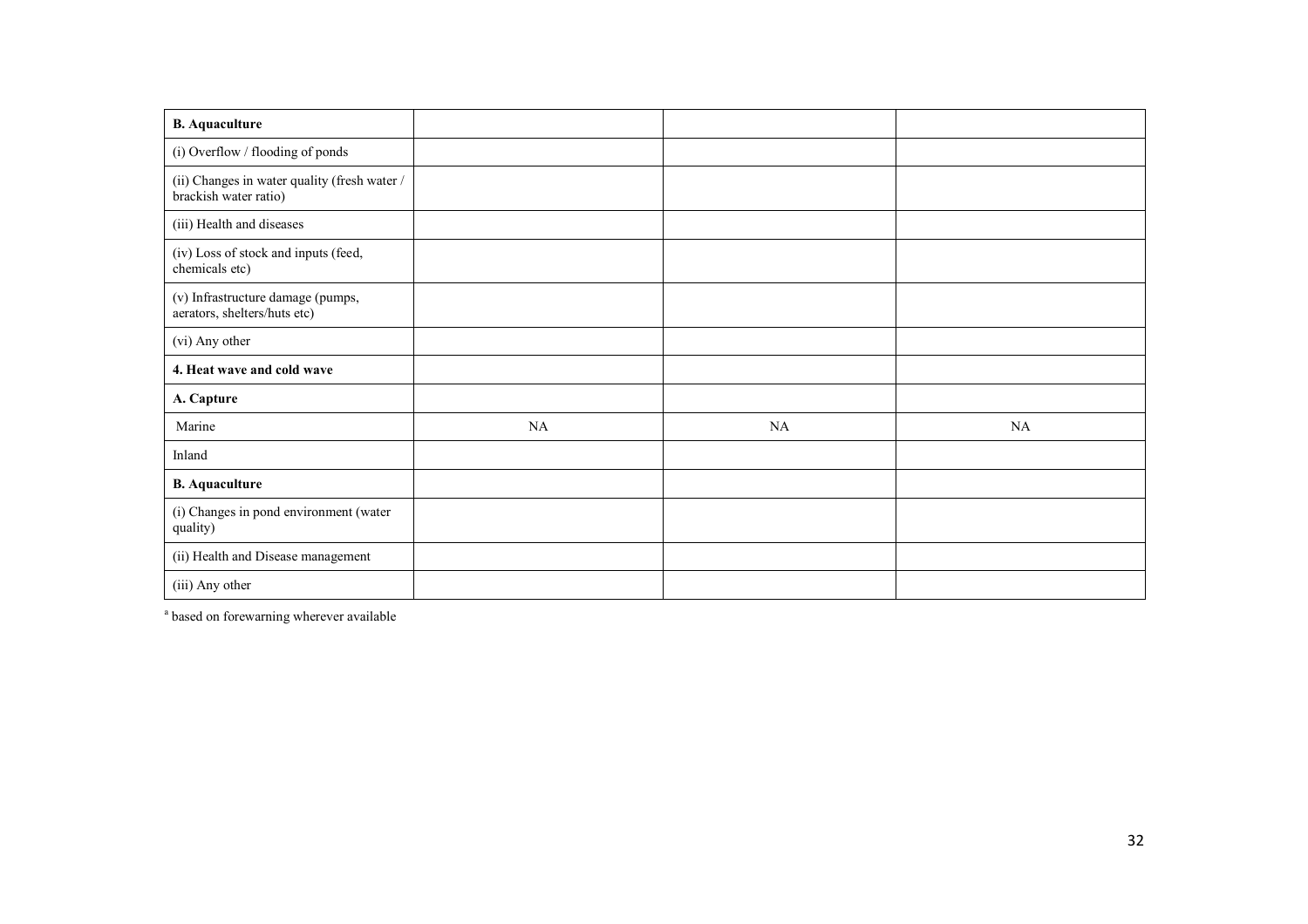## Location map of district within State as Annexure I